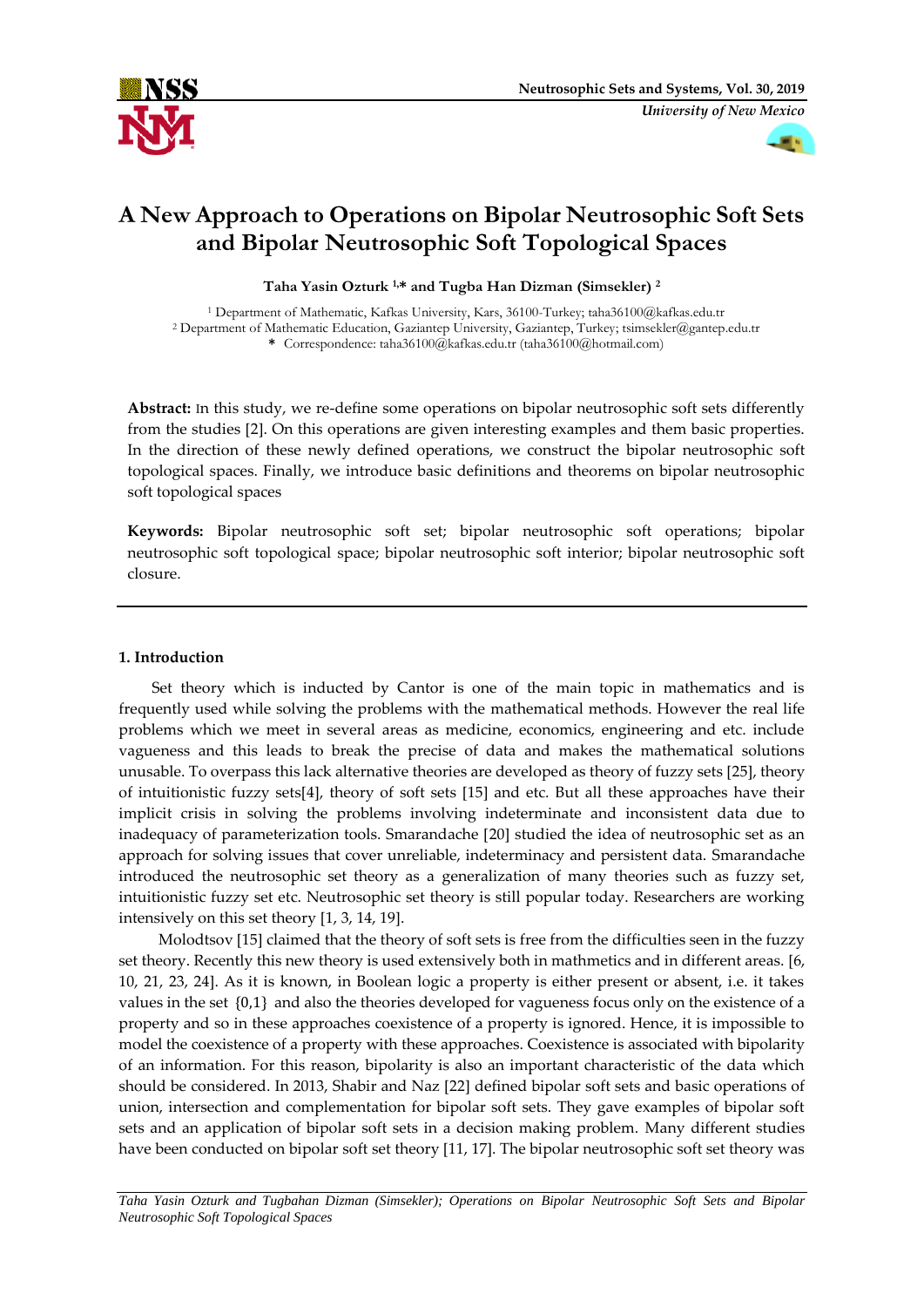first presented by M. Ali at al.[2]. In their study, the structure of theory and the operations on this set structure are defined. However, when the study is examined carefully, one can see that some definitions need to be corrected and re-defined.

In our study, bipolar neutrosophic soft subset, empty bipolar neutrosophic soft set, absolute bipolar neutrosophic soft set, bipolar neutrosophic soft union and bipolar neutrosophic soft intersection are re-defined different from the paper written by M.Ali et al. [2] and also new algebraic operations are presented. Then the topology on the bipolar neutrosophic soft set is built. Closure and interior concepts of the obtained topological spaces are defined and basic theorems are presented. All of these presented notions are constructed with supporting examples.

# **2. Preliminary**

In this section, we will give some preliminary information for the present study. **Definition 2.1** [20] A neutrosophic set A on the universe of discourse X is defined as:

 $A = \{(x, T_A(x), I_A(x), F_A(x)) : x \in X\}$ , where  $T, I, F: X \to ]-0, 1^+[$  and  $-0 \le T_A(x) + I_A(x) + F_A(x) \le 3^+$ .

**Definition 2.2** [15] Let *X* be an initial universe, *E* be a set of all parameters and  $P(X)$  denotes the power set *of X. A pair*  $(F, E)$  *is called a soft set over X, where F is a mapping given by*  $F: E \rightarrow P(X)$ *.* 

In other words, the soft set is a parameterized family of subsets of the set X. For  $e \in E$ ,  $F(e)$  may be considered as the set of  $e$  –elements of the soft set  $(F, E)$ , or as the set of  $e$  –approximate elements of the soft set, i.e.,

$$
(F, E) = \{ (e, F(e)) : e \in E, F : E \to P(X) \}.
$$

Firstly, neutrosophic soft set defined by Maji [12] and later this concept has been modified by Deli and Bromi [9] as given below:

**Definition 2.3** Let *X* be an initial universe set and  $E$  be a set of parameters. Let  $P(X)$  denote the set of all *neutrosophic sets of X. Then, a neutrosophic soft set*  $(\tilde{F}, E)$  *over X is a set defined by a set valued function*  $\tilde{F}$ *representing a mapping*  $\tilde{F}: E \to P(X)$  *where*  $\tilde{F}$  *is called approximate function of the neutrosophic soft set*  $(\tilde{F}, E)$ . In other words, the neutrosophic soft set is a parameterized family of some elements of the set  $P(X)$  and *therefore it can be written as a set of ordered pairs,*

$$
(\tilde{F}, E) = \{ (e, \langle x, T_{\tilde{F}(e)}(x), I_{\tilde{F}(e)}(x), F_{\tilde{F}(e)}(x) \rangle : x \in X) : e \in E \}
$$

where  $T_{\tilde{F}(e)}(x)$ ,  $I_{\tilde{F}(e)}(x)$ ,  $F_{\tilde{F}(e)}(x) \in 0,1]$ , respectively called the truth-membership, indeterminacy-membership, falsity-membership function of  $\tilde{F}(e)$ . Since supremum of each T, I, F is 1 so the inequality  $0 \le T_{\tilde{F}(e)}(x) + I_{\tilde{F}(e)}(x) + F_{\tilde{F}(e)}(x) \le 3$  is obvious.

**Definition 2.4** [16] Let  $NSS(X, E)$  be the family of all neutrosophic soft sets over the universe set  $X$  and  $\sigma$ <sup>*nss*</sup> ⊂ NSS(X, E). Then  $\sigma$ <sup>NSS</sup> is said to be a neutrosophic soft topology on *X* if

- **1**.  $0_{(X,E)}$  and  $1_{(X,E)}$  belongs to  $\tau^{NSS}$
- **2.** The union of any number of neutrosophic soft sets in  $\int_{0}^{NSS}$  belongs to  $\int_{0}^{NSS}$
- **3**. The intersection of finite number of neutrosophic soft sets in  $\frac{NSS}{\tau}$  belongs to  $\frac{NSS}{\tau}$ .

Then  $(X, \tau^{NSS}, E)$  is said to be a neutrosophic soft topological space over X.

*Taha Yasin Ozturk and Tugbahan Dizman (Simsekler); Operations on Bipolar Neutrosophic Soft Sets and Bipolar Neutrosophic Soft Topological Spaces*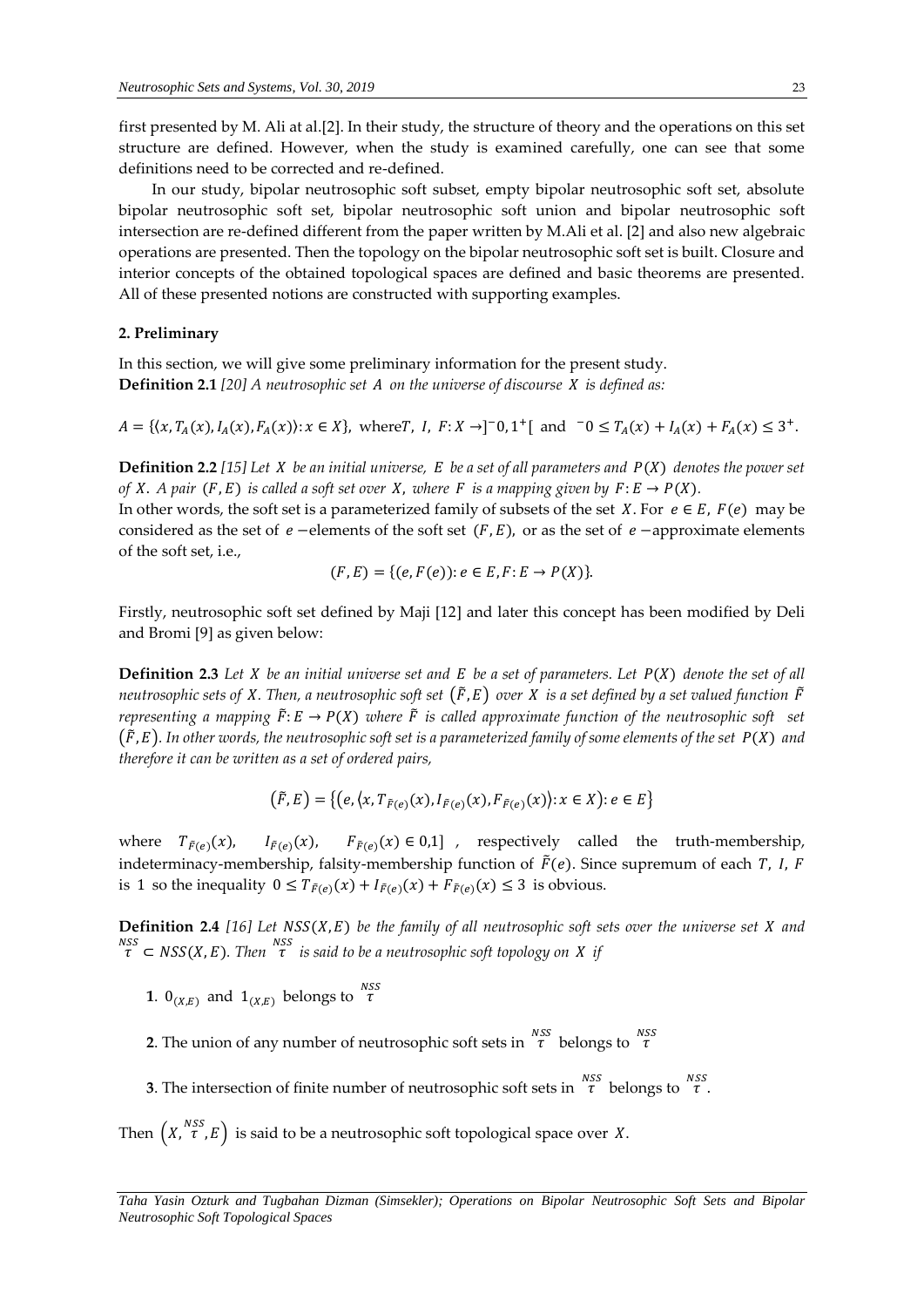**Definition 2.5** *[2] Let be a universe and be a set of parameters that are describing the elements of . A bipolar neutrosophic soft set*  $(\tilde{B}, E)$  *in X is defined as;* 

$$
(\tilde{B}, E) = \{ (e, \langle x, (T_{B(e)}^+(x), I_{B(e)}^+(x), F_{B(e)}^+(x), T_{B(e)}^-(x), I_{B(e)}^-(x), F_{B(e)}^-(x) \rangle) : x \in X \} : e \in E \}
$$

where  $T_B^+$ ,  $I_B^+$ ,  $F_B^+ \to 0,1$ ] and  $T_B^-$ ,  $I_B^-$ ,  $F_B^- \to -1,0$ ]. The positive membership degree  $T_{B(e)}^+(x)$ ,  $l_{B(e)}^+(x)$ ,  $F_{B(e)}^+(x)$  denotes the truth membership, indeterminate membership and false membership of an element corresponding to a bipolar neutrosophic soft set  $(\tilde{B}, E)$  and the negative membership degree  $T_{B(e)}^-(x)$ ,  $I_{B(e)}^-(x)$ ,  $F_{B(e)}^-(x)$  denotes the truth membership, indeterminate membership and false membership of an element  $x \in X$  to some implicit counter-property corresponding to a bipolar neutrosophic soft set  $(\tilde{B}, E)$ .

**Definition 2.6** [2] Let  $(\tilde{B}, E)$  be a bipolar neutrosophic soft set over *X*. Then, the complement of a bipolar neutrosophic soft set  $(\tilde{B}, E)$ , is denoted by  $\big(\tilde{B}, E \big)^c$ , is defined as;

$$
(\tilde{B},E)^c = \left\{ \left(e, \left\langle x, \left(F_{B(e)}^+(x), 1 - I_{B(e)}^+(x), T_{B(e)}^+(x), \right) \atop F_{B(e)}^-(x), -1 - I_{B(e)}^-(x), T_{B(e)}^-(x) \right\rangle \right) : x \in X \right\} : e \in E \right\}.
$$

#### **3. A New Approach to Operations on Bipolar Neutrosophic Soft Sets**

In this section, we re-defined some concepts as absolute bipolar neutrosophic soft set, empty bipolar neutrosophic soft set, bipolar neutrosophic soft subset, bipolar neutrosophic soft union and intersection . In addition, basic properties of these operations was presented.

**Definition 3.1** An empty bipolar neutrosophic soft set  $(\tilde{B}^{\emptyset}, E)$  over X is defined by;

$$
(\tilde{B}^{\emptyset}, E) = \{ (e, \langle x, (0,0,1,-1,-1,0) \rangle : x \in X) : e \in E \}.
$$

An absolute bipolar neutrosophic soft set  $(\tilde{B}^X, E)$  over X is defined by;

$$
(\tilde{B}^X, E) = \{ (e, \langle x, (1,1,0,0,0,-1) \rangle : x \in X) : e \in E \}.
$$

Clearly,  $(\tilde{B}^{\emptyset}, E)^c = (\tilde{B}^X, E)$  and  $(\tilde{B}^X, E)^c = (\tilde{B}^{\emptyset}, E)$ .

**Definition 3.2** Let  $(\tilde{B}_1, E)$  and  $(\tilde{B}_2, E)$  be two bipolar neutrosophic soft sets over X.  $(\tilde{B}_1, E)$  is said to be *bipolar neutrosophic soft subset of*  $(\tilde{B}_2, E)$  *if*  $T^+_{B_1(e)}(x) \le T^+_{B_2(e)}(x)$ ,  $I^+_{B_1(e)}(x) \le I^+_{B_2(e)}(x)$ ,  $F^+_{B_1(e)}(x) \ge$  $F^+_{\tilde{B}_2(e)}(x)$ ,  $T^-_{\tilde{B}_1(e)}(x) \le T^-_{\tilde{B}_2(e)}(x)$ ,  $I^-_{\tilde{B}_1(e)}(x) \le I^-_{\tilde{B}_2(e)}(x)$  and  $F^-_{\tilde{B}_1(e)}(x) \ge F^-_{\tilde{B}_2(e)}(x)$  for all  $(e, x) \in E \times X$ . It is denoted by  $(\tilde{B}_1, E) \sqsubseteq (\tilde{B}_2, E)$ .

 $(\tilde{B}_1,E)$  is said to be bipolar neutrosophic soft equal to  $(\tilde{B}_2,E)$  if  $(\tilde{B}_1,E)$  is bipolar neutrosophic soft subset of  $(\tilde{B}_2, E)$  and  $(\tilde{B}_2, E)$  is bipolar neutrosophic soft subset of  $(\tilde{B}_1, E)$ . It is denoted by  $(\tilde{B}_1, E) = (\tilde{B}_2, E).$ 

**Example 3.3** *Let*  $X = \{x_1, x_2\}$  *and*  $E = \{e_1, e_2\}$ *. If*  $(\tilde{B}_1, E) = \begin{cases} (e_1, (x_1, (0.6, 0.5, 0.3, -0.4, -0.8, -0.4)), (x_2, (0.5, 0.4, 0.6, -0.4, -0.6, -0.3))), (x_1, (0.5, 0.4, 0.6, -0.4, -0.6, -0.3)), (x_2, (0.5, 0.4, 0.6, -0.4, -0.6, -0.3)), (x_3, (0.5, 0.4, 0.6, -0.4, -0.6, -0.3)), (x_4, (0.5, 0.4, 0.6, -0.4$  $(e_1, \{x_1, \{0.5, 0.5, 0.5, 0.5\}, 0.1, 0.5, 0.7\}, \{x_2, \{0.3, 0.5, 0.8, -0.3, -0.4, -0.2\})\}$ and

 $(\tilde{B}_2, E) = \begin{cases} (e_1, (x_1, (0.7, 0.8, 0.1, -0.2, -0.5, -0.6)), (x_2, (0.6, 0.6, 0.3, -0.3, -0.5, -0.7))), \\ (e_1, (x_2, (0.6, 0.9, 0.2, -0.1, -0.4, -0.7)), (x_1, (0.4, 0.7, 0.6, -0.2, -0.3, -0.6))), \end{cases}$  $(e_1, x_1, \ldots, 0.6, 0.1, \ldots, 0.2, \ldots, 0.3, \ldots, 0.3, \ldots, 0.3, \ldots, 0.3, \ldots, 0.6)$ then,  $(\tilde{B}_1, E) \sqsubseteq (\tilde{B}_2, E)$ .

*Taha Yasin Ozturk and Tugbahan Dizman (Simsekler); Operations on Bipolar Neutrosophic Soft Sets and Bipolar Neutrosophic Soft Topological Spaces*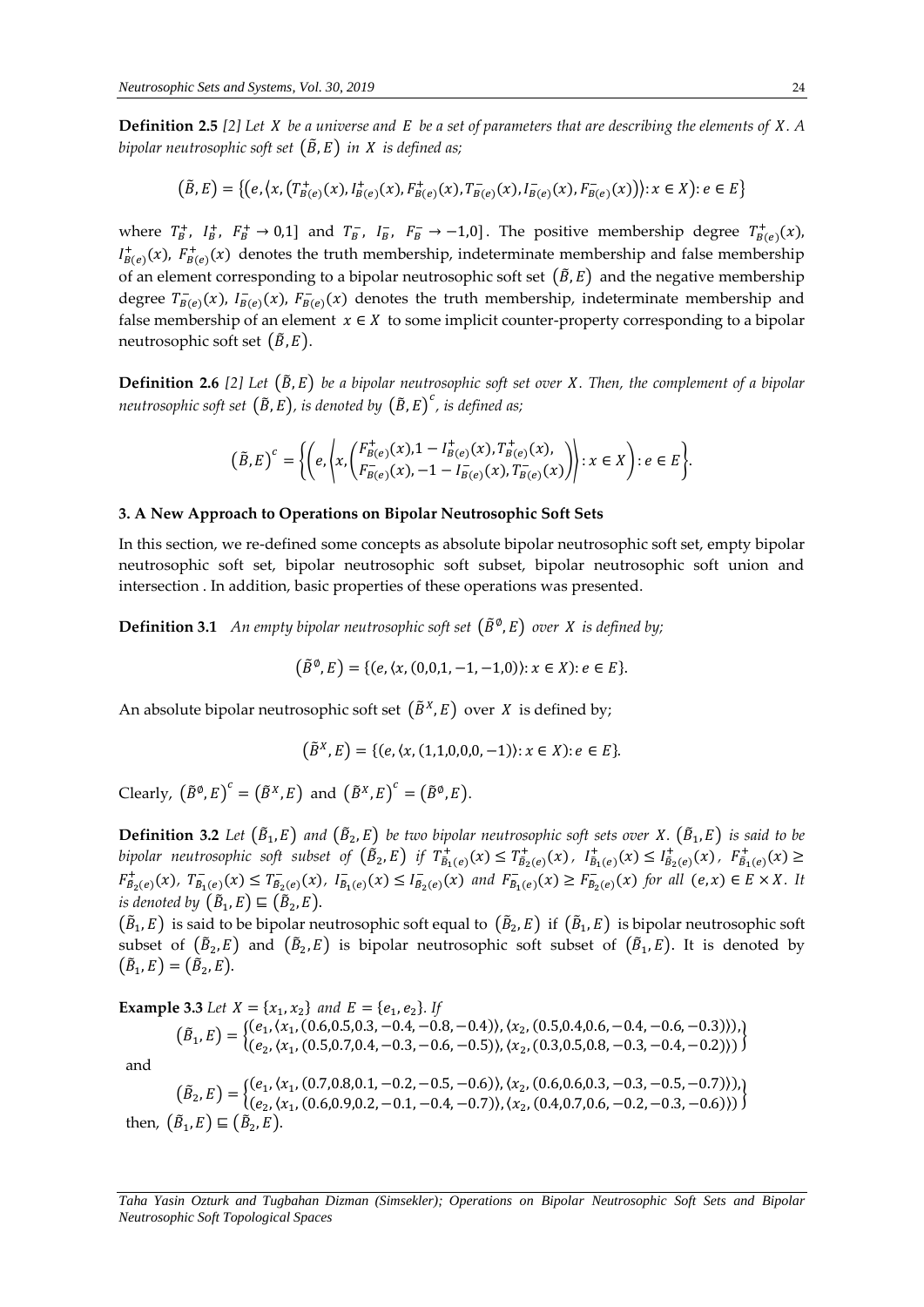**Definition 3.4** Let  $(\tilde{B}_{i}, E) = \{ (e, (x, (T_{B_i(e)}^+(x), I_{B_i(e)}^+(x), T_{B_i(e)}^-(x), I_{B_i(e)}^-(x), I_{B_i(e)}^-(x), F_{B_i(e)}^-(x)) \mid x \in X \}$   $\forall e \in E \}$  for  $i = 1, 2$  be two bipolar neutrosophic soft sets over *X. Then their union is denoted by*  $(\tilde{B}_1,E) \sqcup (\tilde{B}_2,E)$  *and is defined as;* 

$$
\mathop{\mathbb{L}}_{i=1}^{2} (\widetilde{B}_{i}, E) = \left\{ \left( e, \left\langle x, \left( \max \{ T^+_{B_i(e)}(x) \}, \max \{ I^+_{B_i(e)}(x) \}, \min \{ F^+_{B_i(e)}(x) \}, \right) \right\rangle : x \in X \right) : e \in E \right\}.
$$

**Definition 3.5** Let  $(\tilde{B}_{i}, E) = \{ (e, (x, (T^+_{B_i(e)}(x), I^+_{B_i(e)}(x), F^+_{B_i(e)}(x), T^-_{B_i(e)}(x), I^-_{B_i(e)}(x), F^-_{B_i(e)}(x)) \mid x \in X \}$  for  $i = 1, 2$  be two bipolar neutrosophic soft sets over X. Then their intersection is denoted by  $(\tilde B_1, E)\sqcap (\tilde B_2, E)$  and is *defined as;*

$$
\bigcap_{i=1}^{2} (\tilde{B}_{i}, E) = \left\{ \left( e, \left( x, \begin{pmatrix} \min\{T_{B_{i}(e)}^{+}(x)\}, \min\{I_{B_{i}(e)}^{+}(x)\}, \max\{F_{B_{i}(e)}^{+}(x)\}, \\ \min\{T_{B_{i}(e)}^{-}(x)\}, \min\{I_{B_{i}(e)}^{-}(x)\}, \max\{F_{B_{i}(e)}^{-}(x)\} \end{pmatrix} \right) : x \in X \right\} : e \in E \right\}.
$$

**Definition 3.6** Let  $(\tilde{B}_{i}, E) = \{ (e, (x, (T_{B_i(e)}^+(x), I_{B_i(e)}^+(x), F_{B_i(e)}^+(x), I_{B_i(e)}^-(x), I_{B_i(e)}^-(x), F_{B_i(e)}^-(x)) \mid x \in X) : e \in E \}$  for  $i \in I$  be a *family of bipolar neutrosophic soft sets over X. Then,* 

$$
\underset{i\in I}{\sqcup} \left( \tilde{B}_{i}, E \right) = \left\{ \left( e, \left\langle x, \left( \sup_{\text{sup}} \{ T^{+}_{B_{i}(e)}(x) \}, \sup_{\text{sup}} \{ I^{+}_{B_{i}(e)}(x) \}, \inf_{\{ F^{-}_{B_{i}(e)}(x) \} \} \right) \right) : x \in X \right) : e \in E \right\},
$$
\n
$$
\underset{i\in I}{\sqcap} \left( \tilde{B}_{i}, E \right) = \left\{ \left( e, \left\langle x, \left( \inf_{B_{i}(e)} \{ T^{+}_{B_{i}(e)}(x) \}, \inf_{B_{i}(e)} \{ I^{+}_{B_{i}(e)}(x) \}, \sup_{B_{i}(e)} \{ F^{+}_{B_{i}(e)}(x) \}, \sup_{B_{i}(e)} \{ F^{-}_{B_{i}(e)}(x) \} \right) \right) : x \in X \right) : e \in E \right\}.
$$
\n
$$
\underset{i\in I}{\sqcap} \left( \tilde{B}_{i}, E \right) = \left\{ \left( e, \left\langle x, \left( \inf_{B_{i}(e)} \{ T^{-}_{B_{i}(e)}(x) \}, \inf_{B_{i}(e)} \{ I^{-}_{B_{i}(e)}(x) \}, \sup_{B_{i}(F^{-}_{B_{i}(e)}(x) \} \} \right) \right) : x \in X \right) : e \in E \right\}.
$$

**Proposition 3.7** Let  $(\tilde{B}^{\emptyset}, E)$  and  $(\tilde{B}^X, E)$  be the empty bipolar neutrosophic soft set and absolute bipolar *neutrosophic soft set over X, respectively. Then,* 

1.  $(\tilde{B}^{\emptyset}, E) \sqsubseteq (\tilde{B}^X, E)$ , 2.  $(\tilde{B}^{\emptyset}, E) \sqcup (\tilde{B}^X, E) = (\tilde{B}^X, E),$ 3.  $(\tilde{B}^{\emptyset}, E) \sqcap (\tilde{B}^X, E) = (\tilde{B}^{\emptyset}, E).$ 

*Proof.* Straightforward.

**Remark 3.8** *When we consider the definitions of absolute bipolar neutrosophic soft set, empty bipolar neutrosophic soft set, bipolar neutrosophic soft subset, bipolar neutrosophic soft union and intersection presented by M.Ali et al. in [1] then Proposition 3.7 does not hold.* 

 $\bf{Definition 3.9}$   $\it Let\ (\tilde{B}_1,E\)$  and  $(\tilde{B}_2,E\)$  be two bipolar neutrosophic soft sets over  $X.$  Then " $(\tilde{B}_1,E)$ difference  $(\tilde B_2,E)''$  operation on them is denoted by  $(\tilde B_1,E)\backslash(\tilde B_2,E)=(\tilde B_3,E)$  and is defined by  $(\tilde B_3,E)=$  $(\tilde{B}_1, E) \sqcap (\tilde{B}_2, E)^c$  as follows:

$$
(\tilde{B}_3, E) = \left\{ \left( e, \left( x, \left( T^+_{B_3(e)}(x), I^+_{B_3(e)}(x), F^+_{B_3(e)}(x), \right) \right) : x \in X \right) : e \in E \right\}
$$

where

 $T^+_{B_3(e)}(x) = \min\{T^+_{B_1(e)}(x), F^+_{B_2(e)}(x)\}, T^-_{B_3(e)}(x) = \min\{T^-_{B_1(e)}(x), F^-_{B_2(e)}(x)\},$  $I_{B_3(e)}^+(x) = \min\{I_{B_1(e)}^+(x), 1 - I_{B_2(e)}^+(x)\}, I_{B_3(e)}^-(x) = \min\{I_{B_1(e)}^-(x), -1 - I_{B_2(e)}^-(x)\}$  $F_{B_3(e)}^+(x) = \max\{F_{B_1(e)}^+(x), T_{B_2(e)}^+(x)\}, F_{B_3(e)}^-(x) = \max\{F_{B_1(e)}^-(x), T_{B_2(e)}^-(x)\}.$ 

**Definition 3.10** Let  $(\tilde{B}_1, E)$  and  $(\tilde{B}_2, E)$  be two bipolar neutrosophic soft sets over *X*. Then "AND" operation on them is denoted by  $\left(\tilde{B}_{1},E\right)$  ∧  $\left(\tilde{B}_{2},E\right)=\left(\tilde{B}_{3},E\times E\right)$  and is defined by:

$$
(\tilde{B}_3, E \times E) = \left\{ \left( (e_1, e_2), \left\langle x, \left( T^+_{B_3(e_1, e_2)}(x), I^+_{B_3(e_1, e_2)}(x), F^+_{B_3(e_1, e_2)}(x), \right) \right\rangle : x \in X \right) : (e_1, e_2) \in E \times E \right\}
$$

*Taha Yasin Ozturk and Tugbahan Dizman (Simsekler); Operations on Bipolar Neutrosophic Soft Sets and Bipolar Neutrosophic Soft Topological Spaces*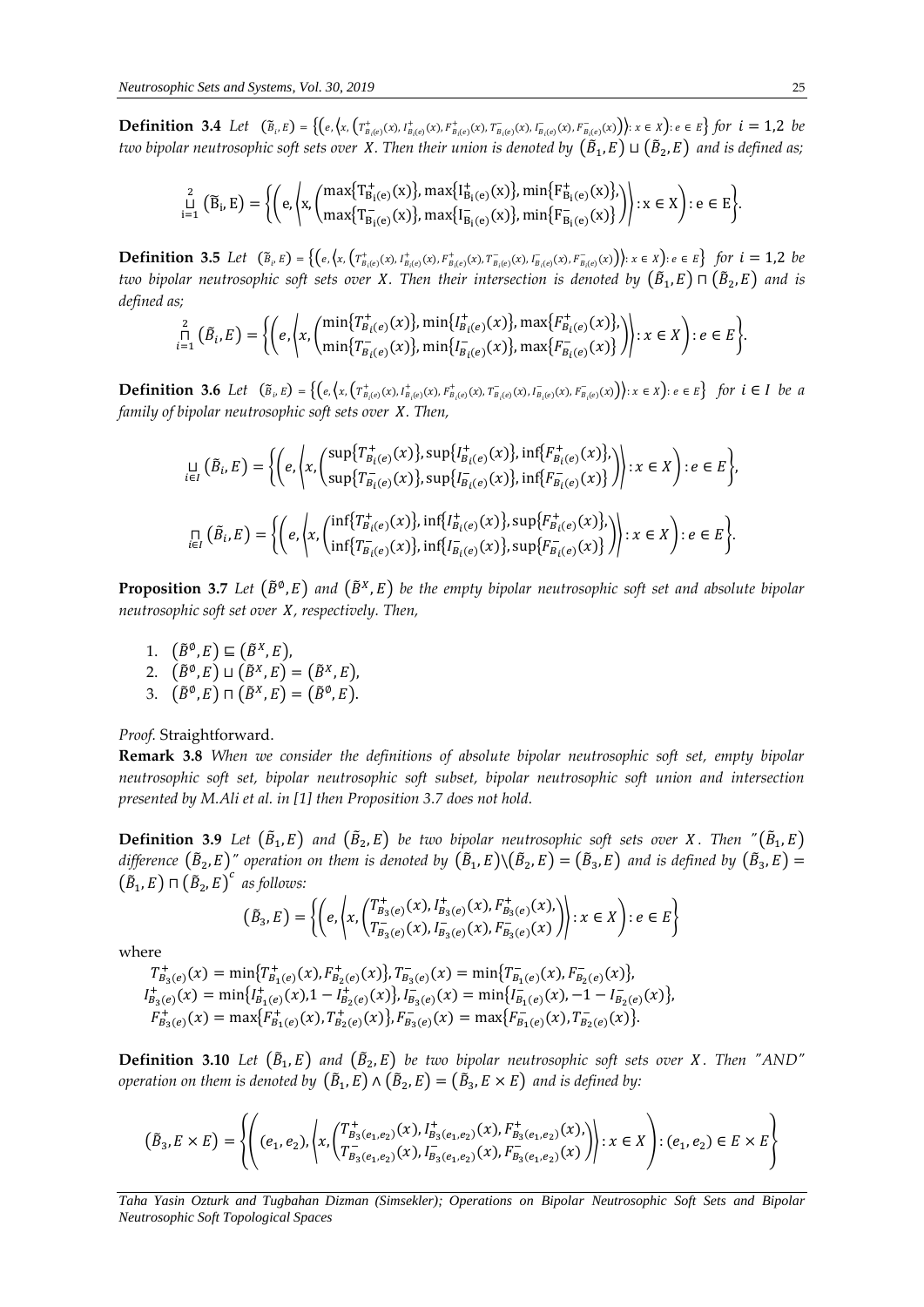where

$$
T_{B_3(e_1, e_2)}^+(x) = \min\{T_{B_1(e_1)}^+(x), T_{B_2(e_2)}^+(x)\}, T_{B_3(e_1, e_2)}^-(x) = \min\{T_{B_1(e_1)}^-(x), T_{B_2(e_2)}^-(x)\},
$$
  
\n
$$
I_{B_3(e_1, e_2)}^+(x) = \min\{I_{B_1(e_1)}^+(x), I_{B_2(e_2)}^+(x)\}, I_{B_3(e_1, e_2)}^-(x) = \min\{I_{B_1(e_1)}^-(x), I_{B_2(e_2)}^-(x)\},
$$
  
\n
$$
F_{B_3(e_1, e_2)}^+(x) = \max\{F_{B_1(e_1)}^+(x), F_{B_2(e_2)}^+(x)\}, F_{B_3(e_1, e_2)}^-(x) = \max\{F_{B_1(e_1)}^-(x), F_{B_2(e_2)}^-(x)\}.
$$

**Definition 3.11** Let  $(\tilde{B}_1, E)$  and  $(\tilde{B}_2, E)$  be two bipolar neutrosophic soft sets over X. Then "OR" operation on them is denoted by  $\left(\tilde{B}_{1},E\right)\vee\left(\tilde{B}_{2},E\right)=\left(\tilde{B}_{3},E\times E\right)$  and is defined by:

$$
(\tilde{B}_3, E \times E) = \left\{ \left( (e_1, e_2), \left\langle x, \left( T^+_{B_3(e_1, e_2)}(x), I^+_{B_3(e_1, e_2)}(x), F^+_{B_3(e_1, e_2)}(x), \right) \right\rangle : x \in X \right) : (e_1, e_2) \in E \times E \right\}
$$

where

$$
T_{B_3(e_1, e_2)}^+(x) = \max\{T_{B_1(e_1)}^+(x), T_{B_2(e_2)}^+(x)\}, T_{B_3(e_1, e_2)}^-(x) = \max\{T_{B_1(e_1)}^-(x), T_{B_2(e_2)}^-(x)\},
$$
  
\n
$$
I_{B_3(e_1, e_2)}^+(x) = \max\{I_{B_1(e_1)}^+(x), I_{B_2(e_2)}^+(x)\}, I_{B_3(e_1, e_2)}^-(x) = \max\{I_{B_1(e_1)}^-(x), I_{B_2(e_2)}^-(x)\},
$$
  
\n
$$
F_{B_3(e_1, e_2)}^+(x) = \min\{F_{B_1(e_1)}^+(x), F_{B_2(e_2)}^+(x)\}, F_{B_3(e_1, e_2)}^-(x) = \min\{F_{B_1(e_1)}^-(x), F_{B_2(e_2)}^-(x)\}.
$$

**Example 3.12** *Let*  $X = \{x_1, x_2\}$  *and*  $E = \{e_1, e_2\}$ *. If* 

$$
(\tilde{B}_1, E) = \{ (e_1, (x_1, (0.3, 0.5, 0.7, -0.6, -0.5, -0.7)), (x_2, (0.3, 0.5, 0.4, -0.2, -0.5, -0.8))), (e_2, (x_1, (0.4, 0.4, 0.3, -0.7, -0.4, -0.3)), (x_2, (0.5, 0.8, 0.9, -0.1, -0.9, -0.7))) \}
$$

and

$$
(\tilde{B}_2, E) = \{ (e_1, (x_1, (0.4, 0.6, 0.8, -0.5, -0.3, -0.9)), (x_2, (0.4, 0.6, 0.2, -0.3, -0.2, -0.3))), \\ (e_2, (x_1, (0.3, 0.3, 0.5, -0.3, -0.6, -0.8)), (x_2, (0.4, 0.5, 0.3, -0.6, -0.1, -0.3))) \}
$$

then

$$
(\tilde{B}_1, E) \sqcup (\tilde{B}_2, E) = \{ (e_1, (x_1, (0.4, 0.6, 0.7, -0.5, -0.3, -0.9)), (x_2, (0.4, 0.6, 0.2, -0.2, -0.2, -0.8))), (e_2, (x_1, (0.4, 0.4, 0.3, -0.3, -0.4, -0.8)), (x_2, (0.5, 0.8, 0.3, -0.1, -0.1, -0.7))) \}
$$

$$
(\tilde{B}_1, E) \sqcap (\tilde{B}_2, E) = \{ (e_1, (x_1, (0.3, 0.5, 0.8, -0.6, -0.5, -0.7)), (x_2, (0.3, 0.5, 0.4, -0.3, -0.5, -0.3))), (e_2, (x_1, (0.3, 0.3, 0.5, -0.7, -0.6, -0.3)), (x_2, (0.4, 0.5, 0.9, -0.6, -0.9, -0.3))) \}
$$

$$
(\tilde{B}_1, E) \setminus (\tilde{B}_2, E) = \begin{cases} (e_1, (x_1, (0.3, 0.4, 0.7, -0.9, -0.7, -0.5)), (x_2, (0.2, 0.4, 0.4, -0.3, -0.8, -0.3))), \\ (e_2, (x_1, (0.4, 0.4, 0.3, -0.8, -0.4, -0.3)), (x_2, (0.3, 0.5, 0.9, -0.3, -0.9, -0.6))) \end{cases})'
$$

$$
\left(\tilde{B}_1, E\right) \land \left(\tilde{B}_2, E\right) = \begin{cases}\n\left( (e_1, e_1), (x_1, (0.3, 0.5, 0.8, -0.6, -0.5, -0.7)), (x_2, (0.3, 0.5, 0.4, -0.3, -0.5, -0.3)) \right), \\
\left( (e_1, e_2), (x_1, (0.3, 0.3, 0.7, -0.6, -0.6, -0.7)), (x_2, (0.3, 0.5, 0.4, -0.6, -0.5, -0.3)) \right), \\
\left( (e_2, e_1), (x_1, (0.4, 0.4, 0.8, -0.7, -0.4, -0.3)), (x_2, (0.4, 0.6, 0.9, -0.3, -0.9, -0.3)) \right), \\
\left( (e_2, e_2), (x_1, (0.3, 0.3, 0.5, -0.7, -0.6, -0.3)), (x_2, (0.4, 0.5, 0.9, -0.6, -0.9, -0.3)) \right)\right)\n\end{cases}
$$

$$
\left(\tilde{B}_1, E\right) \vee \left(\tilde{B}_2, E\right) = \begin{cases}\n\left( (e_1, e_1), (x_1, (0.4, 0.6, 0.7, -0.5, -0.3, -0.9)), (x_2, (0.4, 0.6, 0.2, -0.2, -0.2, -0.8)), \\
\left( (e_1, e_2), (x_1, (0.3, 0.5, 0.5, -0.3, -0.5, -0.8)), (x_2, (0.4, 0.5, 0.3, -0.2, -0.1, -0.8)), \right) \\
\left( (e_2, e_1), (x_1, (0.4, 0.6, 0.3, -0.5, -0.3, -0.9)), (x_2, (0.5, 0.8, 0.2, -0.1, -0.2, -0.7)) \right), \\
\left( (e_2, e_2), (x_1, (0.4, 0.4, 0.3, -0.3, -0.4, -0.8)), (x_2, (0.5, 0.8, 0.3, -0.1, -0.7, -0.7)) \right)\n\end{cases}
$$

**Proposition 3.13** Let  $(\tilde{B}_1, E)$ ,  $(\tilde{B}_2, E)$  and  $(\tilde{B}_3, E)$  be bipolar neutrosophic soft sets over X. Then,

- **1.**  $(\tilde{B}_1, E) \sqcup [(\tilde{B}_2, E) \sqcup (\tilde{B}_3, E)] = [(\tilde{B}_1, E) \sqcup (\tilde{B}_2, E)] \sqcup (\tilde{B}_3, E)$  and  $(\tilde{B}_1, E) \sqcap [(\tilde{B}_2, E) \sqcap (\tilde{B}_3, E)] = [(\tilde{B}_1, E) \sqcap (\tilde{B}_2, E)] \sqcap (\tilde{B}_3, E);$
- **2.**  $(\tilde{B}_1, E) \sqcup [(\tilde{B}_2, E) \sqcap (\tilde{B}_3, E)] = [(\tilde{B}_1, E) \sqcup (\tilde{B}_2, E)] \sqcap [(\tilde{B}_1, E) \sqcup (\tilde{B}_3, E)]$  and  $\left(\tilde{B}_1,E\right)\sqcap\left[\left(\tilde{B}_2,E\right)\sqcup\left(\tilde{B}_3,E\right)\right]=\left[\left(\tilde{B}_1,E\right)\sqcap\left(\tilde{B}_2,E\right)\right]\sqcup\left[\left(\tilde{B}_1,E\right)\sqcap\left(\tilde{B}_3,E\right)\right];$

*Taha Yasin Ozturk and Tugbahan Dizman (Simsekler); Operations on Bipolar Neutrosophic Soft Sets and Bipolar Neutrosophic Soft Topological Spaces*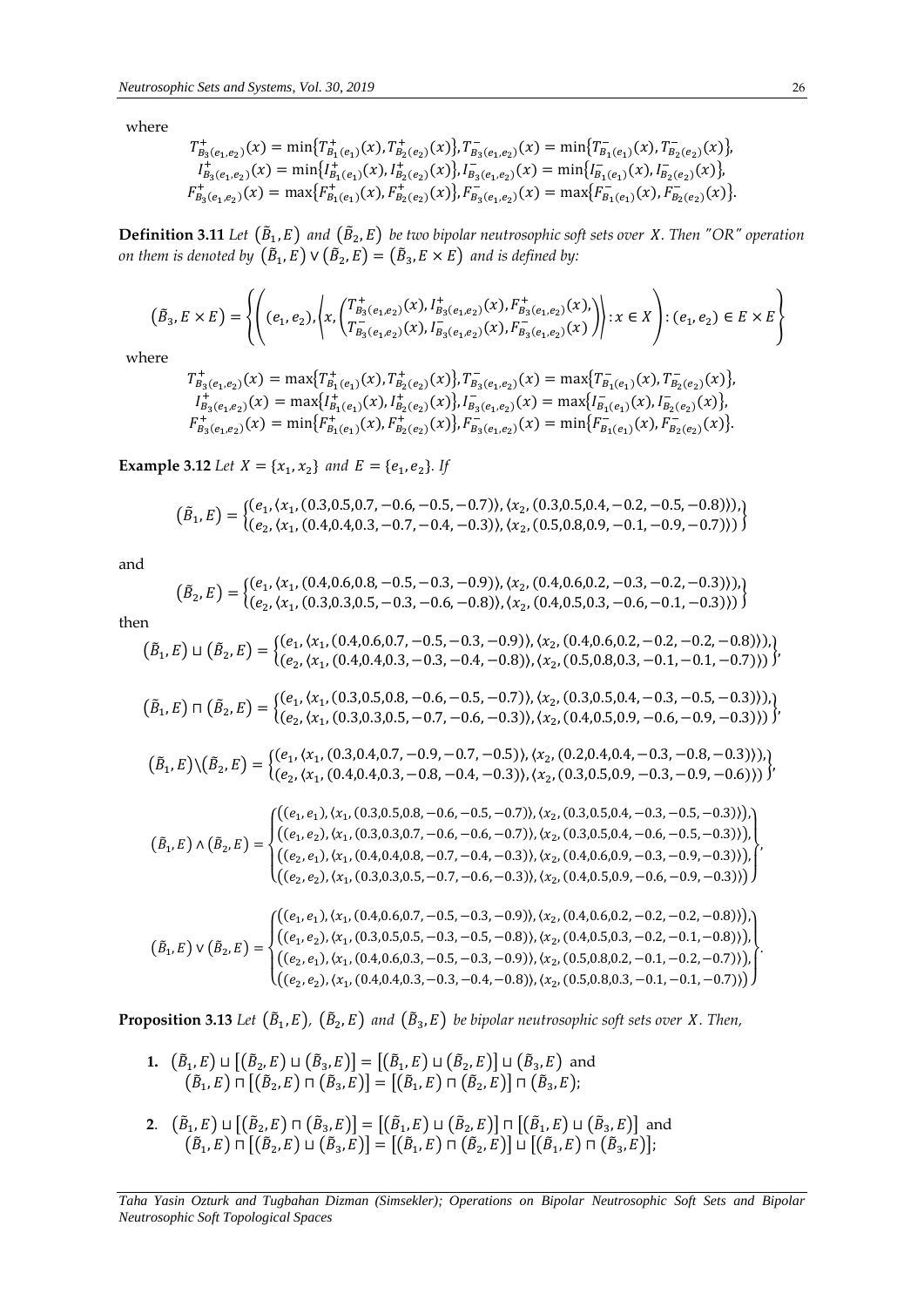- **3**.  $(\tilde{B}_1, E) \sqcup (\tilde{B}^{\emptyset}, E) = (\tilde{B}_1, E)$  and  $(\tilde{B}_1, E) \sqcap (\tilde{B}^{\emptyset}, E) = (\tilde{B}^{\emptyset}, E)$ ;
- **4**.  $(\tilde{B}_1, E) \sqcup (\tilde{B}^X, E) = (\tilde{B}^X, E)$  and  $(\tilde{B}_1, E) \sqcap (\tilde{B}^X, E) = (\tilde{B}_1, E)$ ;
- **5**.  $(\tilde{B}^{\emptyset}, E) \setminus (\tilde{B}^X, E) = (\tilde{B}^{\emptyset}, E)$  and  $(\tilde{B}^X, E) \setminus (\tilde{B}^{\emptyset}, E) = (\tilde{B}^X, E)$

*Proof.* Straightforward.

**Proposition 3.14** Let  $(\tilde{B}_1, E)$  and  $(\tilde{B}_2, E)$  be two bipolar neutrosophic soft sets over  $X$ . Then,

- ${\bf 1.}\quad \left[\left(\tilde{B}_1,E\right)\sqcup\left(\tilde{B}_2,E\right)\right]^c=\left(\tilde{B}_1,E\right)^c\sqcap\left(\tilde{B}_2,E\right)^c;$
- **2.**  $[(\tilde{B}_1, E) \sqcap (\tilde{B}_2, E)]^c = (\tilde{B}_1, E)^c \sqcup (\tilde{B}_2, E)^c$ .

*Proof.* 1. For all  $e \in E$  and  $x \in X$ ,

$$
\begin{aligned}\n\hat{L}^{2}_{i=1}(\tilde{B}_{i},E) &= \left\{ e, \left\langle x, \begin{pmatrix} \max\{T^{+}_{B_{1}(e)}(x), T^{+}_{B_{2}(e)}(x)\}, \max\{I^{+}_{B_{1}(e)}(x), I^{+}_{B_{2}(e)}(x)\}, \min\{F^{+}_{B_{1}(e)}(x), F^{+}_{B_{2}(e)}(x)\}, \\ \max\{T^{-}_{B_{1}(e)}(x), T^{-}_{B_{2}(e)}(x)\}, \max\{I^{-}_{B_{1}(e)}(x), I^{-}_{B_{2}(e)}(x)\}, \min\{F^{-}_{B_{1}(e)}(x), F^{-}_{B_{2}(e)}(x)\} \end{pmatrix} \right) \\
\hat{L}^{2}_{i=1}(\tilde{B}_{i},E)\n\end{aligned}\n\begin{aligned}\n&\sum_{i=1}^{n} \left( \tilde{B}_{i},E \right) &= \left\{ e, \left\langle x, \begin{pmatrix} \min\{F^{+}_{B_{1}(e)}(x), F^{-}_{B_{2}(e)}(x)\}, 1 - \max\{I^{+}_{B_{1}(e)}(x), I^{+}_{B_{2}(e)}(x)\}, \max\{T^{-}_{B_{1}(e)}(x), T^{-}_{B_{2}(e)}(x)\}, \\ \min\{F^{-}_{B_{1}(e)}(x), F^{-}_{B_{2}(e)}(x)\}, -1 - \max\{I^{-}_{B_{1}(e)}(x), I^{-}_{B_{2}(e)}(x)\}, \max\{T^{-}_{B_{1}(e)}(x), T^{-}_{B_{2}(e)}(x)\} \end{pmatrix} \right)\n\end{aligned}\n\end{aligned}
$$

Now,

$$
(\tilde{B}_1, E)^c = \{e, \langle x, (F_{B_1(e)}^+(x), 1 - I_{B_1(e)}^+(x), F_{B_1(e)}^-(x), F_{B_1(e)}^-(x), -1 - I_{B_1(e)}^-(x), T_{B_1(e)}^-(x))\rangle\},\newline (\tilde{B}_2, E)^c = \{e, \langle x, (F_{B_2(e)}^+(x), 1 - I_{B_2(e)}^+(x), T_{B_2(e)}^+(x), F_{B_2(e)}^-(x), -1 - I_{B_2(e)}^-(x), T_{B_2(e)}^-(x))\rangle\}.
$$

Then,

$$
\begin{split} \mathop{\mathbb{P}}_{i=1}^2 \left( \tilde{B}_i, E \right)^c & = \left\{ e, \left\langle x, \begin{pmatrix} \min\{F^+_{B_1(e)}(x), F^+_{B_2(e)}(x)\}, \min\{(1 - I^+_{B_1(e)}(x)), (1 - I^+_{B_2(e)}(x)\}), \max\{T^+_{B_1(e)}(x), T^+_{B_2(e)}(x)\} \\ \min\{F^-_{B_1(e)}(x), F^-_{B_2(e)}(x)\}, \min\{(-1 - I^-_{B_1(e)}(x)), (-1 - I^-_{B_2(e)}(x)\}), \max\{T^-_{B_1(e)}(x), T^-_{B_2(e)}(x)\} \end{pmatrix} \right) \right\} \\ & = \left\{ e, \left\langle x, \begin{pmatrix} \min\{F^+_{B_1(e)}(x), F^+_{B_2(e)}(x)\}, 1 - \max\{I^+_{B_1(e)}(x), I^+_{B_2(e)}(x)\}, \max\{T^+_{B_1(e)}(x), T^+_{B_2(e)}(x)\}, \\ \min\{F^-_{B_1(e)}(x), F^-_{B_2(e)}(x)\}, -1 - \max\{I^-_{B_1(e)}(x), I^-_{B_2(e)}(x)\}, \max\{T^-_{B_1(e)}(x), T^-_{B_2(e)}(x)\} \end{pmatrix} \right\rangle \right\} \\ & \text{Thus, } \left[ \left(\tilde{B}_1, E\right) \sqcup \left(\tilde{B}_2, E\right) \right]^c = \left(\tilde{B}_1, E\right)^c \sqcap \left(\tilde{B}_2, E\right)^c. \end{split}
$$

2. It is obtained in a similar way.

**Proposition 3.15** Let  $(\tilde{B}_1, E)$  and  $(\tilde{B}_2, E)$  be two bipolar neutrosophic soft sets over  $X$ . Then,

1. 
$$
[(\tilde{B}_1, E) \vee (\tilde{B}_2, E)]^c = (\tilde{B}_1, E)^c \wedge (\tilde{B}_2, E)^c;
$$
  
2. 
$$
[(\tilde{B}_1, E) \wedge (\tilde{B}_2, E)]^c = (\tilde{B}_1, E)^c \vee (\tilde{B}_2, E)^c.
$$

*Proof.* 1. For all  $(e_1, e_2) \in E \times E$  and  $x \in X$ ,

∨ 2 =1 (̃ , ) = {(1, <sup>2</sup> ),⟨, ( max{1(1) + (), 2(2) + ()}, max{1(1) + (),2(2) + ()}, min{1(1) + (), 2(2) + ()}, max{1(1) − (), 2(2) − ()}, max{1(1) − (),2(2) − ()}, min{1(1) − (), 2(2) − ()} )⟩}, [ ∨ 2 =1 (̃ , )] = {(1, <sup>2</sup> ),⟨, min{1(1) + (), 2(2) + ()}, 1 − max{1(1) + (),2(2) + ()}, max{1(1) + (), 2(2) + ()}, min{1(1) − (), 2(2) − ()}, −1 − max{1(1) − (),2(2) − ()}, max{1(1) − (), 2(2) − ()} ⟩}.

On the other hand,

$$
\begin{aligned} &\left(\tilde{B}_1, E\right)^c = \left\{e_1, \left\langle x, F_{B_1(e_1)}^+(x), 1 - I_{B_1(e_1)}^+(x), T_{B_1(e_1)}^+(x), F_{B_1(e_1)}^-(x), -1 - I_{B_1(e_1)}^-(x), T_{B_1(e_1)}^-(x)\right\rangle : e_1 \in E\right\},\\ &\left(\tilde{B}_2, E\right)^c = \left\{e_2, \left\langle x, F_{B_2(e_2)}^+(x), 1 - I_{B_2(e_2)}^+(x), T_{B_2(e_2)}^+(x), F_{B_2(e_2)}^-(x), -1 - I_{B_2(e_2)}^-(x), T_{B_2(e_2)}^-(x)\right\rangle : e_2 \in E\right\}. \end{aligned}
$$

Then,

$$
\begin{split} \overset{2}{\underset{i=1}{\wedge}} \left( \tilde{B}_{i}, E \right)^{c} &= \left\{ (e_{1}, e_{2}), \left\langle x, \min\{F_{B_{1}(e_{1})}^{+}(x), F_{B_{2}(e_{2})}^{+}(x)\}, \min\{(1 - I_{B_{1}(e_{1})}^{+}(x)), (1 - I_{B_{2}(e_{2})}^{+}(x))\}, \max\{T_{B_{1}(e_{1})}^{+}(x), T_{B_{2}(e_{2})}^{+}(x)\} \right\} \right) \\ &= \left\{ (e_{1}, e_{2}), \left\langle x, \min\{F_{B_{1}(e_{1})}^{+}(x), F_{B_{2}(e_{2})}^{-}(x)\}, 1 - \max\{I_{B_{1}(e_{1})}^{+}(x), I_{B_{2}(e_{2})}^{+}(x)\}, \max\{T_{B_{1}(e_{1})}^{+}(x), T_{B_{2}(e_{2})}^{+}(x)\}, \Gamma_{B_{2}(e_{2})}^{-}(x)\} \right\} \right) \\ &= \left\{ (e_{1}, e_{2}), \left\langle x, \min\{F_{B_{1}(e_{1})}^{+}(x), F_{B_{2}(e_{2})}^{+}(x)\}, 1 - \max\{I_{B_{1}(e_{1})}^{+}(x), I_{B_{2}(e_{2})}^{+}(x)\}, \max\{T_{B_{1}(e_{1})}^{+}(x), T_{B_{2}(e_{2})}^{+}(x)\}, \Gamma_{B_{2}(e_{2})}^{-}(x)\} \right\} \right) \\ &+ \left\{ (e_{1}, e_{2}), \left\langle x, \min\{F_{B_{1}(e_{1})}^{-}(x), F_{B_{2}(e_{2})}^{-}(x)\}, -1 - \max\{I_{B_{1}(e_{1})}^{-}(x), I_{B_{2}(e_{2})}^{-}(x)\}, \max\{T_{B_{1}(e_{1})}^{-}(x), T_{B_{2}(e_{2})}^{-}(x)\} \right\} \right\} \\ &+ \left\{ (e_{1}, e_{2}), \left\langle x, \min\{F_{B_{1}(e_{1})}^{-}(x), F_{B_{2}(e_{2})}^{-}(x)\}, -1 - \max\{I_{B_{1}(e_{1})}^{-}(x), I_{B_{2}(e_{2})}^{-}(x)\}, \max\{T_{B_{1}(e_{1
$$

*Taha Yasin Ozturk and Tugbahan Dizman (Simsekler); Operations on Bipolar Neutrosophic Soft Sets and Bipolar Neutrosophic Soft Topological Spaces*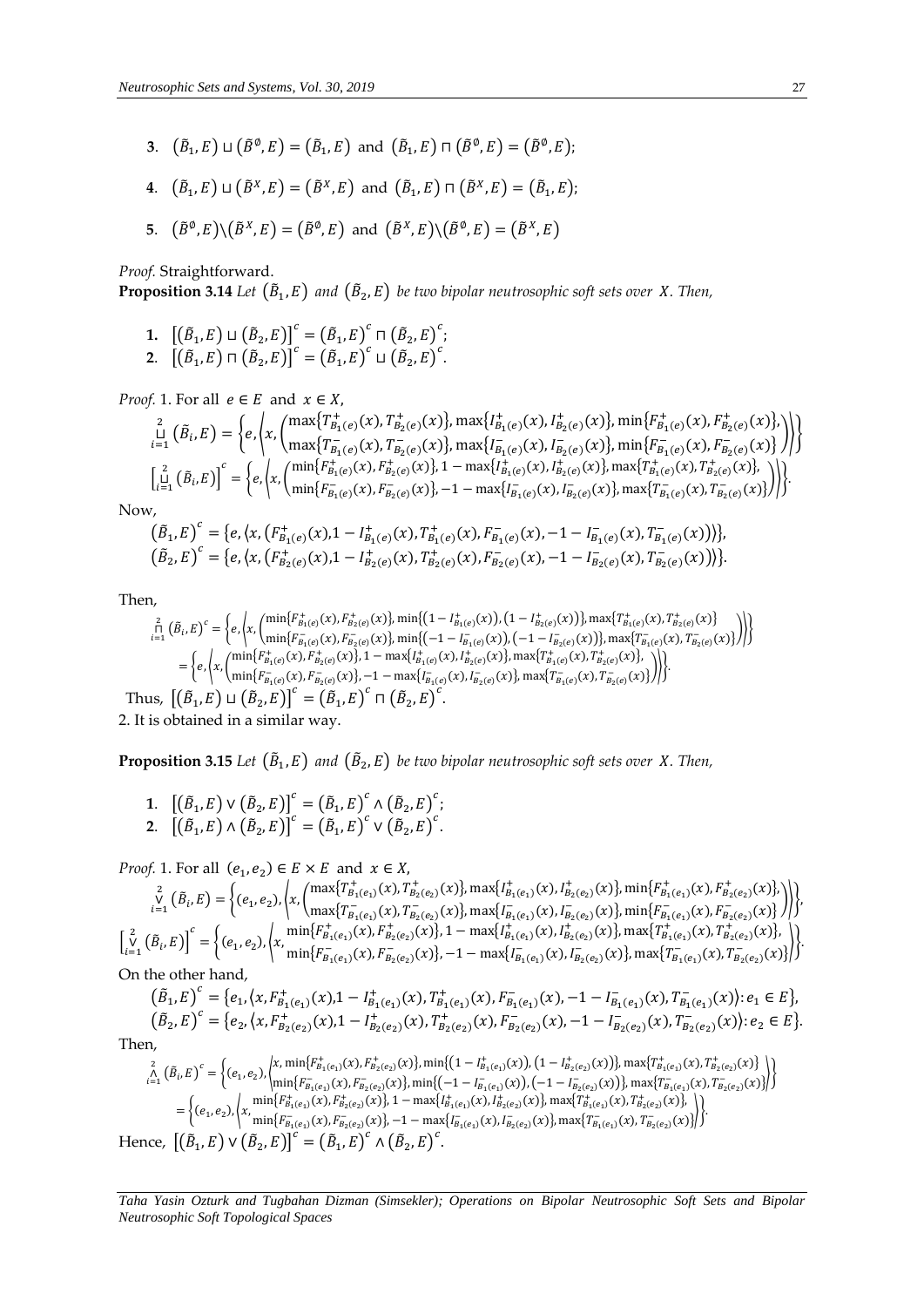2. It is obtained in a similar way.

### **4. Bipolar Neutrosophic Soft Topological Spaces**

In this section we defined neutrosophic soft topology by the revised form of neutrosophic soft sets and also we gave the basic structures of the bipolar neutrosophic soft topological spaces.

**Definition 4.1** Let BNSS(X, E) be the family of all bipolar neutrosophic soft sets over X and  $\tau^{BN} \subset$  $BNSS(X, E)$ . Then  $\tau^{BN}$  is said to be a bipolar neutrosophic soft topology on  $X$  if

- **1**.  $(\tilde{B}^{\emptyset}, E)$  and  $(\tilde{B}^{X}, E)$  belongs to  $\tau^{BN}$
- **2.** the union of any number of bipolar neutrosophic soft sets in  $\tau^{BN}$  belongs to  $\tau^{BN}$
- **3.** the intersection of finite number of bipolar neutrosophic soft sets in  $\tau^{BN}$  belongs to  $\tau^{BN}$ .

Then  $(X, \tau^{BN}, E)$  is said to be a bipolar neutrosophic soft topological space over X. Each members of  $\tau^{BN}$  is said to be bipolar neutrosophic soft open set.

**Definition 4.2** Let  $(X, \tau^{BN}, E)$  be a bipolar neutrosophic soft topological space over X and  $(\tilde{B}, E)$  be a *bipolar neutrosophic soft set over X. Then*  $(\tilde{B}, E)$  *is said to be bipolar neutrosophic soft closed set iff its complement is a bipolar neutrosophic soft open set*.

**Proposition 4.3** Let  $(X, \tau^{BN}, E)$  be a bipolar neutrosophic soft topological space over X. Then

**1**.  $(\tilde{B}^{\emptyset}, E)$  and  $(\tilde{B}^X, E)$  are bipolar neutrosophic soft closed sets over X

 **2.** the intersection of any number of bipolar neutrosophic soft closed sets is a bipolar neutrosophic soft closed set over

 **3**. the union of finite number of bipolar neutrosophic soft closed sets is a bipolar neutrosophic soft closed set over  $X$ .

*Proof.* It is easily obtained from the definition bipolar neutrosophic soft topological space and Proposition 2.

**Definition 4.4** Let  $BNSS(X, E)$  be the family of all bipolar neutrosophic soft sets over the universe set  $X$ .

**1.** If  $\tau^{BN} = \{(\tilde{B}^{\emptyset}, E), (\tilde{B}^X, E)\}\$ , then  $\tau^{BN}$  is said to be the bipolar neutrosophic soft indiscrete topology and  $(X, \tau^{BN}, E)$  is said to be a bipolar neutrosophic soft indiscrete topological space over  $X$ .

**2.** If  $\tau^{BN} = B N S S(X, E)$ , then  $\tau^{BN}$  is said to be the bipolar neutrosophic soft discrete topology and  $(X, \tau^{BN}, E)$  is said to be a bipolar neutrosophic soft discrete topological space over X.

**Proposition 4.5** Let  $(X, \tau_1^{BN}, E)$  and  $(X, \tau_2^{BN}, E)$  be two bipolar neutrosophic soft topological spaces over the same universe set  $X$ . Then  $(X, \tau_1^{BN} \cap \tau_2^{BN}, E)$  is bipolar neutrosophic soft topological space over  $X$ .

*Proof.* 1. Since  $(\tilde{B}^{\emptyset}, E)$ ,  $(\tilde{B}^X, E) \in \tau_1^{BN}$  and  $(\tilde{B}^{\emptyset}, E)$ ,  $(\tilde{B}^X, E) \in \tau_2^{BN}$ , then  $(\tilde{B}^{\emptyset}, E)$ ,  $(\tilde{B}^X, E) \in \tau_1^{BN} \cap \tau_2^{BN}$ . 2. Suppose that  $\{(\tilde{B}_i, E)|i \in I\}$  be a family of bipolar neutrosophic soft sets in  $\tau_1^{BN} \cap \tau_2^{BN}$ . Then  $(\tilde{B}_i, E) \in \tau_1^{BN}$  and  $(\tilde{B}_i, E) \in \tau_2^{BN}$  for all  $i \in I$ , so  $\prod_{i \in I} (\tilde{B}_i, E) \in \tau_1^{BN}$  and  $\prod_{i \in I} (\tilde{B}_i, E) \in \tau_2^{BN}$ . Thus  $\sqcup_{i \in I} (\tilde{B}_i, E) \in \tau_1^{BN} \cap \tau_2^{BN}.$ 

 $\mathcal{L}_{i\in I}$  ( $\mathcal{L}_{i}^{(i)}$ )  $\mathcal{L}_{i}^{(i)}$  =  $\frac{1}{1,n}$  be a family of the finite number of bipolar neutrosophic soft sets in  $\tau_{1}^{BN}$   $\cap$  $\tau_2^{BN}$ . Then  $(\tilde{B}_i, E) \in \tau_1^{BN}$  and  $(\tilde{B}_i, E) \in \tau_2^{BN}$  for  $i = \overline{1, n}$ , so  $\overline{B}$  $\prod_{i=1}^{\tilde{n}} (\tilde{B}_i, E) \in \tau_1^{BN}$  and  $\prod_{i=1}^{\tilde{n}}$  $\mathop{\sqcap}\limits_{i=1}^n\left(\tilde{B}_i,E\right)\in\tau_2^{BN}$ . Thus  $\prod_{n=1}^n$  $\mathop{\sqcap}\limits_{i=1}^{n} \left( \tilde{B}_{i}, E \right) \in \tau_{1}^{BN} \cap \tau_{2}^{BN}.$ 

*Taha Yasin Ozturk and Tugbahan Dizman (Simsekler); Operations on Bipolar Neutrosophic Soft Sets and Bipolar Neutrosophic Soft Topological Spaces*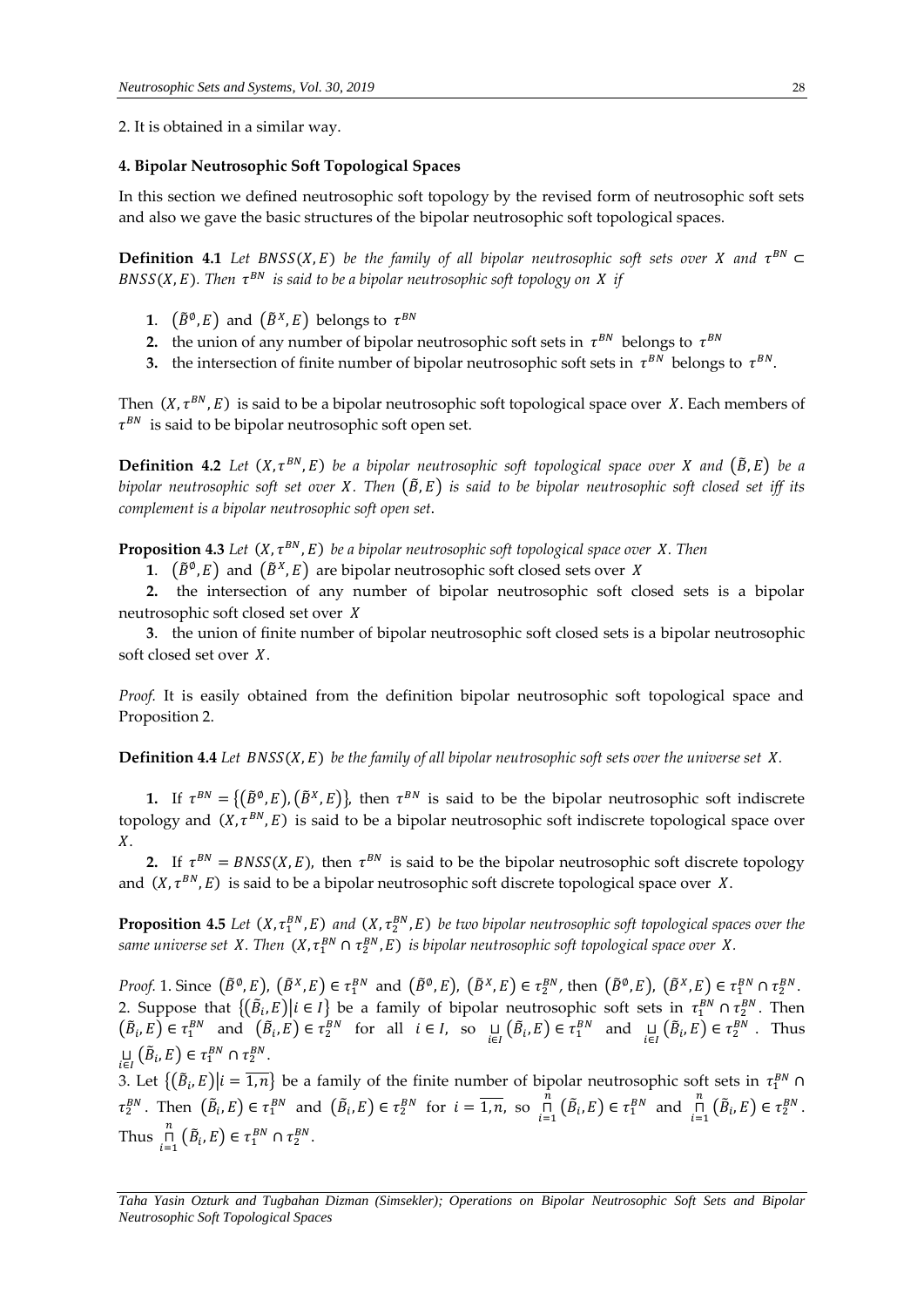**Remark 4.6** *The union of two bipolar neutrosophic soft topologies over may not be a bipolar neutrosophic*  soft topology on X.

**Example 4.7** Let  $X = \{x_1, x_2\}$  be an initial universe set,  $E = \{e_1, e_2\}$  be a set of parameters and  $\tau_1^{BN} =$  $\{(\tilde{B}^{\emptyset},E),(\tilde{B}^U,E),(\tilde{B}_1,E),(\tilde{B}_2,E),(\tilde{B}_3,E)\}\$ and  $\tau_2^{BN} = \{(\tilde{B}^{\emptyset},E),(\tilde{B}^U,E),(\tilde{B}_2,E),(\tilde{B}_4,E)\}\$ be two bipolar neutrosophic soft topologies over X. Here, the bipolar neutrosophic soft sets  $(\tilde B_1, E)$ ,  $(\tilde B_2, E)$ , $(\tilde B_3, E)$  and  $(\tilde{B}_4,E)$  over  $X$  are defined as following:

$$
\begin{aligned}\n(\tilde{B}_1, E) &= \begin{cases}\ne_1, \langle x_1, (0.9, 0.4, 0.3, -0.2, -0.3, -0.7) \rangle, \langle x_2, (0.5, 0.6, 0.5, -0.1, -0.2, -0.8) \rangle \\
e_2, \langle x_1, (0.7, 0.3, 0.4, -0.4, -0.5, -0.4) \rangle, \langle x_2, (0.6, 0.6, 0.2, -0.6, -0.7, -0.5) \rangle \end{cases}, \\
(\tilde{B}_2, E) &= \begin{cases}\ne_1, \langle x_1, (0.7, 0.4, 0.5, -0.3, -0.4, -0.6) \rangle, \langle x_2, (0.4, 0.5, 0.5, -0.2, -0.3, -0.7) \rangle \\
e_2, \langle x_1, (0.6, 0.2, 0.4, -0.5, -0.6, -0.3) \rangle, \langle x_2, (0.5, 0.4, 0.3, -0.7, -0.8, -0.4) \rangle \end{cases}, \\
(\tilde{B}_3, E) &= \begin{cases}\ne_1, \langle x_1, (0.5, 0.3, 0.6, -0.4, -0.5, -0.5) \rangle, \langle x_2, (0.3, 0.4, 0.7, -0.3, -0.4, -0.6) \rangle \\
e_2, \langle x_1, (0.4, 0.1, 0.5, -0.6, -0.7, -0.2) \rangle, \langle x_2, (0.4, 0.3, 0.4, -0.8, -0.9, -0.3) \rangle \end{cases}, \\
(\tilde{B}_4, E) &= \begin{cases}\ne_1, \langle x_1, (0.8, 0.5, 0.4, -0.1, -0.2, -0.8) \rangle, \langle x_2, (0.5, 0.6, 0.3, -0.1, -0.1, -0.9) \rangle \\
e_2, \langle x_1, (0.7, 0.3, 0.3, -0.3, -0.4, -0.5) \rangle, \langle x_2, (0.6, 0.5, 0.1, -0.5, -0.6, -0.6) \rangle \end{cases}\n\end
$$

Since  $(\tilde{B}_1,E)\cup(\tilde{B}_4,E)\notin \tau_1^{BN}\sqcup \tau_2^{BN}$ , then  $\tau_1^{BN}\sqcup \tau_2^{BN}$  is not a bipolar neutrosophic soft topology over  $X$ .

**Proposition 4.8** Let  $(X, \tau^{BN}, E)$  be a bipolar neutrosophic soft topological space over X and  $\tau^{BN} =$  $\{(\tilde{B}_i, E) : (\tilde{B}_i, E) \in BNSS(X, E)\}\$  where

 $(\tilde{B}_i, E) = \{ (e, \langle x, (T_{B_i(e)}^+(x), I_{B_i(e)}^+(x), F_{B_i(e)}^+(x), T_{B_i(e)}^-(x), I_{B_i(e)}^-(x), F_{B_i(e)}^-(x)) \rangle : x \in X \}$  for  $i \in I$ . Then

 $\mathcal{L}^{NSS}_{\tau} = \{(\tilde{B}^+_i, E) = \{ (e, \langle x, (T^+_{B_i(e)}(x), I^+_{B_i(e)}(x), F^+_{B_i(e)}(x)) \rangle : x \in X) : e \in E \} : (\tilde{B}^+_i, E) \in NSS(X, E) \}$ define neutrosophic soft topology on  $X$ .

*Proof.* Straightforward.

**Definition 4.9** Let  $(X, \tau^{BN}, E)$  be a bipolar neutrosophic soft topological space over X and  $(\tilde{B}, E) \in$  $BNSS(X, E)$  be a bipolar neutrosophic soft set. Then, bipolar neutrosophic soft interior of  $(\tilde{B}, E)$ , denoted  $(\tilde{B}, E)^{\degree}$ , is defined as the bipolar neutrosophic soft union of all bipolar neutrosophic soft open subsets of  $(\tilde{B}, E)$ . Clearly,  $(\tilde{B}, E)^{\circ}$  is the biggest bipolar neutrosophic soft open set contained by  $(\tilde{B}, E)$ .

 $\bf{Example~4.10}$  Let us consider the bipolar neutrosophic soft topology  $\tau_1^{BN}$  given in Example 4.7. Suppose that *an any*  $(\tilde{B}, E) \in BNSS(X, E)$  *is defined as following:* 

$$
(\tilde{B}, E) = \begin{cases} e_1, \langle x_1, (0.8, 0.4, 0.2, -0.1, -0.2, -0.6) \rangle, \langle x_2, (0.4, 0.7, 0.3, -0.2, -0.1, -0.9) \rangle \\ e_2, \langle x_1, (0.9, 0.2, 0.3, -0.3, -0.6, -0.5) \rangle, \langle x_2, (0.7, 0.5, 0.1, -0.4, -0.6, -0.6) \rangle \end{cases}
$$

Then  $(\tilde{B}^{\emptyset}, E)$ ,  $(\tilde{B}_2, E)$ ,  $(\tilde{B}_3, E) \subseteq (\tilde{B}, E)$ . Therefore,  $(\tilde{B}, E)^{\circ} = (\tilde{B}^{\emptyset}, E) \sqcup (\tilde{B}_2, E) \sqcup (\tilde{B}_3, E) = (\tilde{B}_2, E)$ .

**Theorem 4.11** Let  $(X, \tau^{BN}, E)$  be a bipolar neutrosophic soft topological space over X and  $(\tilde{B}, E) \in$  $BNSS(X, E)$ .  $(\tilde{B}, E)$  is a bipolar neutrosophic soft open set iff  $(\tilde{B}, E) = (\tilde{B}, E)^{\circ}$ .

*Proof.* Let  $(\tilde{B}, E)$  be a bipolar neutrosophic soft open set. Then the biggest bipolar neutrosophic soft open set that is contained by  $(\tilde{B}, E)$  is equal to  $(\tilde{B}, E)$ . Hence,  $(\tilde{B}, E) = (\tilde{B}, E)^{\tilde{}}$ . Conversely, it is known that  $(\tilde{B}, E)^{\circ}$  is a bipolar neutrosophic soft open set and if  $(\tilde{B}, E) = (\tilde{B}, E)^{\circ}$ , then  $(\tilde{B}, E)$  is a bipolar neutrosophic soft open set.

*Taha Yasin Ozturk and Tugbahan Dizman (Simsekler); Operations on Bipolar Neutrosophic Soft Sets and Bipolar Neutrosophic Soft Topological Spaces*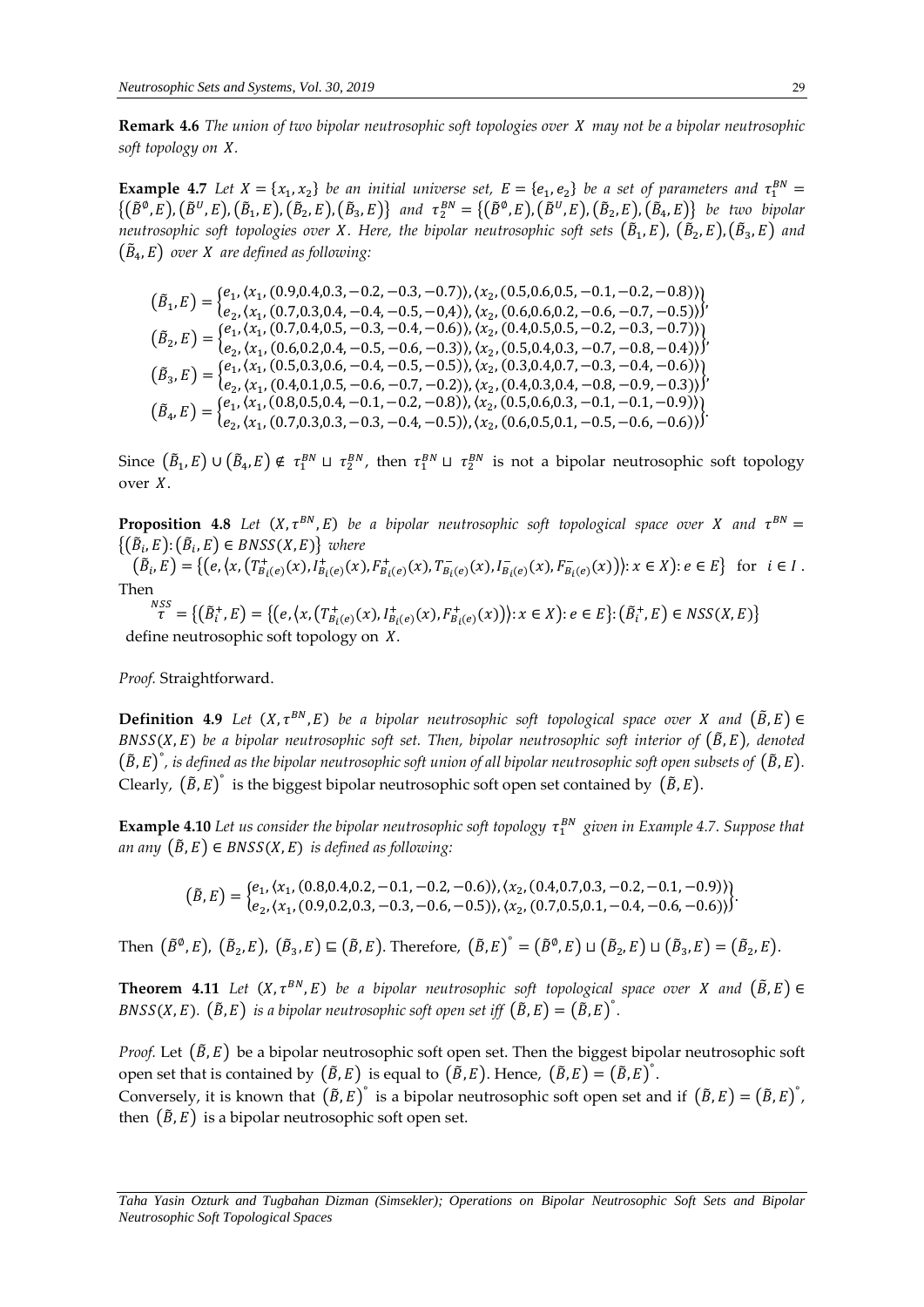**Theorem 4.12** Let  $(X, \tau^{BN}, E)$  be a bipolar neutrosophic soft topological space over  $X$  and  $(\tilde{B}_1, E), (\tilde{B}_2, E) \in$  $BNSS(X, E)$ . Then,

**1.**  $[(\tilde{B}_1, E)^{\circ}]^{\circ} = (\tilde{B}_1, E)^{\circ}$ , **2.**  $(\tilde{B}^{\emptyset}, E)^{\circ} = (\tilde{B}^{\emptyset}, E)$  and  $(\tilde{B}^X, E)^{\circ} = (\tilde{B}^X, E)$ , 3.  $(\tilde{B}_1, E) \sqsubseteq (\tilde{B}_2, E) \Rightarrow (\tilde{B}_1, E)^{\circ} \sqsubseteq (\tilde{B}_2, E)^{\circ}$ , **4.**  $[(\tilde{B}_1, E) \Pi (\tilde{B}_2, E)]^{\circ} = (\tilde{B}_1, E)^{\circ} \Pi (\tilde{B}_2, E)^{\circ}$ **5.**  $(\tilde{B}_1, E)^{\circ} \sqcup (\tilde{B}_2, E)^{\circ} \sqsubseteq [(\tilde{B}_1, E) \sqcup (\tilde{B}_2, E)]^{\circ}$ .

*Proof.* 1. Let  $(\tilde{B}_1, E)^{\circ} = (\tilde{B}_2, E)$ . Then  $(\tilde{B}_2, E) \in \tau^{BN}$  iff  $(\tilde{B}_2, E) = (\tilde{B}_2, E)^{\circ}$ . So,  $[(\tilde{B}_1, E)^{\circ}]^{\circ} = (\tilde{B}_1, E)^{\circ}$ . 2. Straighforward.

3. It is known that  $(\tilde{B}_1, E)^{\circ} \sqsubseteq (\tilde{B}_1, E) \sqsubseteq (\tilde{B}_2, E)$  and  $(\tilde{B}_2, E)^{\circ} \sqsubseteq (\tilde{B}_2, E)$ . Since  $(\tilde{B}_2, E)^{\circ}$  is the biggest bipolar neutrosophic soft open set contained in  $(\tilde{B}_2, E)$  and so,  $(\tilde{B}_1, E)^{\circ} \subseteq (\tilde{B}_2, E)^{\circ}$ .

4. Since  $(\tilde{B}_1, E) \sqcap (\tilde{B}_2, E) \sqsubseteq (\tilde{B}_1, E)$  and  $(\tilde{B}_1, E) \sqcap (\tilde{B}_2, E) \sqsubseteq (\tilde{B}_2, E)$ , then  $[(\tilde{B}_1, E) \sqcap (\tilde{B}_2, E)]^{\circ} \sqsubseteq$  $(\tilde{B}_1, E)^{\circ}$  and  $[(\tilde{B}_1, E) \sqcap (\tilde{B}_2, E)]^{\circ} \subseteq (\tilde{B}_2, E)^{\circ}$  and so,  $[(\tilde{B}_1, E) \sqcap (\tilde{B}_2, E)]^{\circ} \subseteq (\tilde{B}_1, E)^{\circ} \sqcap (\tilde{B}_2, E)^{\circ}$ .

On the other hand, since  $(\tilde{B}_1, E)^{\circ} \subseteq (\tilde{B}_1, E)$  and  $(\tilde{B}_2, E)^{\circ} \subseteq (\tilde{B}_2, E)$ , then  $(\tilde{B}_1, E)^{\circ} \cap (\tilde{B}_2, E)^{\circ} \subseteq$  $(\tilde{B}_1, E) \sqcap (\tilde{B}_2, E)$ . Besides,  $[(\tilde{B}_1, E) \sqcap (\tilde{B}_2, E)]^{\circ} \sqsubseteq (\tilde{B}_1, E) \sqcap (\tilde{B}_2, E)$  and it is the biggest bipolar neutrosophic soft open set. Therefore,  $(\tilde{B}_1, E)^{\circ} \sqcap (\tilde{B}_2, E)^{\circ} \sqsubseteq [(\tilde{B}_1, E) \sqcap (\tilde{B}_2, E)]^{\circ}$ . Thus,  $[(\tilde{B}_1, E) \sqcap (\tilde{B_2}, E)]^{\circ} = (\tilde{B}_1, E)^{\circ} \sqcap (\tilde{B}_2, E)^{\circ}.$ 

5. Since  $(\tilde{B}_1, E) \sqsubseteq (\tilde{B}_1, E) \sqcup (\tilde{B}_2, E)$  and  $(\tilde{B}_2, E) \sqsubseteq (\tilde{B}_1, E) \sqcup (\tilde{B}_2, E)$ , then  $(\tilde{B}_1, E) \sqsubseteq [(\tilde{B}_1, E) \sqcup$  $(\tilde{B}_2, E)^{\circ}$  and  $(\tilde{B}_2, E)^{\circ} \subseteq [(\tilde{B}_1, E) \sqcup (\tilde{B}_2, E)]^{\circ}$ . Therefore,  $(\tilde{B}_1, E)^{\circ} \sqcup (\tilde{B}_2, E)^{\circ} \sqsubseteq [(\tilde{B}_1, E) \sqcup (\tilde{B}_2, E)]^{\circ}$ .

**Definition 4.13** Let  $(X, \tau^{BN}, E)$  be a bipolar neutrosophic soft topological space over X and  $(\tilde{B}, E) \in$  $BNSS(X, E)$  be a bipolar neutrosophic soft set. Then, bipolar neutrosophic soft closure of  $(\tilde{B}, E)$ , denoted (̃, )*, is defined as the bipolar neutrosophic soft intersection of all bipolar neutrosophic soft closed supersets of*   $(\tilde{B}, E)$ .

Clearly,  $(\overline{\tilde{B}, E})$  is the smallest bipolar neutrosophic soft closed set that containing  $(\tilde{B}, E)$ .

 $\bf{Example~4.14}$  Let us consider the bipolar neutrosophic soft topology  $\tau_1^{BN}$  given in Example 4.7. Suppose that *an any*  $(\tilde{B}, E) \in BNSS(X, E)$  *is defined as following:* 

$$
(\tilde{B}, E) = \begin{cases} e_1, (x_1, (0.1, 0.4, 0.9, -0.8, -0.9, -0.1)), (x_2, (0.4, 0.2, 0.7, -0.9, -0.8, -0.1)) \\ e_2, (x_1, (0.2, 0.3, 0.8, -0.6, -0.7, -0.2)), (x_2, (0.1, 0.2, 0.8, -0.6, -0.7, -0.4)) \end{cases}
$$

Obviously,  $(\tilde{B}^0, E)$ ,  $(\tilde{B}^U, E)$ ,  $(\tilde{B}_1, E)^c$ ,  $(\tilde{B}_2, E)^c$  and  $(\tilde{B}_3, E)^c$  are all bipolar neutrosophic soft closed sets over  $(X, \tau_1^{BN}, E)$ . They are given as following:

 $(\tilde{B}^{\emptyset}, E)^c = (\tilde{B}^U, E), (\tilde{B}^U, E)^c = (\tilde{B}^{\emptyset}, E)$  $(\tilde{B}_1, E)^c = \begin{cases} e_1, (x_1, (0.3, 0.6, 0.9, -0.7, -0.7, -0.2), (x_2, (0.5, 0.4, 0.5, -0.8, -0.8, -0.1)) \\ e_1, (x_2, (0.4, 0.7, 0.7, -0.4, -0.5, -0.4)) & (x_2, (0.2, 0.4, 0.6, -0.5, -0.3, -0.6)) \end{cases}$  $e_2, \langle x_1, (0.4, 0.7, 0.7, -0.4, -0.5, -0.4) \rangle, \langle x_2, (0.2, 0.4, 0.6, -0.5, -0.3, -0.6) \rangle$  $(\tilde{B}_2, E)^c = \begin{cases} e_1, (x_1, (0.5, 0.6, 0.7, -0.6, -0.6, -0.3)), (x_2, (0.5, 0.5, 0.4, -0.7, -0.7, -0.2)) \\ e_1, (x_1, (0.4, 0.8, 0.6, -0.3, -0.4, -0.5)), (x_2, (0.3, 0.6, 0.5, -0.4, -0.2, -0.7)) \end{cases}$  $e_1, x_1, \text{ (0.9,0.6,0.7)}$  (0.9, 0.6, 0.6, 0.6, 0.7),  $\langle x_2, \text{ (0.9,0.6,0.5, -0.4, -0.2, -0.7)}\rangle$  $(\tilde{B}_3, E)^c = \begin{cases} e_1, (x_1, (0.6, 0.7, 0.5, -0.5, -0.5, -0.4)), (x_2, (0.7, 0.6, 0.3, -0.6, -0.3)) \\ e_1, (x_1, (0.5, 0.9, 0.4, -0.3, -0.6), (x_2, (0.4, 0.7, 0.4, -0.3, -0.4, -0.8)) \end{cases}$  $\langle e_1, x_1, \langle 0.5, 0.9, 0.4, -0.2, -0.3, -0.6 \rangle \rangle, \langle x_2, \langle 0.4, 0.7, 0.4, -0.3, -0.1, -0.8 \rangle \rangle$ 

Then  $(\tilde{B}^U, E)^C$ ,  $(\tilde{B}_1, E)^C$ ,  $(\tilde{B}_2, E)^C$ ,  $(\tilde{B}_3, E)^C \supseteq (\tilde{B}, E)$ . Therefore,  $(\overline{\tilde{B}, E}) = (\tilde{B}^U, E)^C \sqcap (\tilde{B}_1, E)^C \sqcap$  $\left(\tilde{B}_2, E\right)^c \sqcap \left(\tilde{B}_3, E\right)^c = \left(\tilde{B}_1, E\right)^c.$ 

*Taha Yasin Ozturk and Tugbahan Dizman (Simsekler); Operations on Bipolar Neutrosophic Soft Sets and Bipolar Neutrosophic Soft Topological Spaces*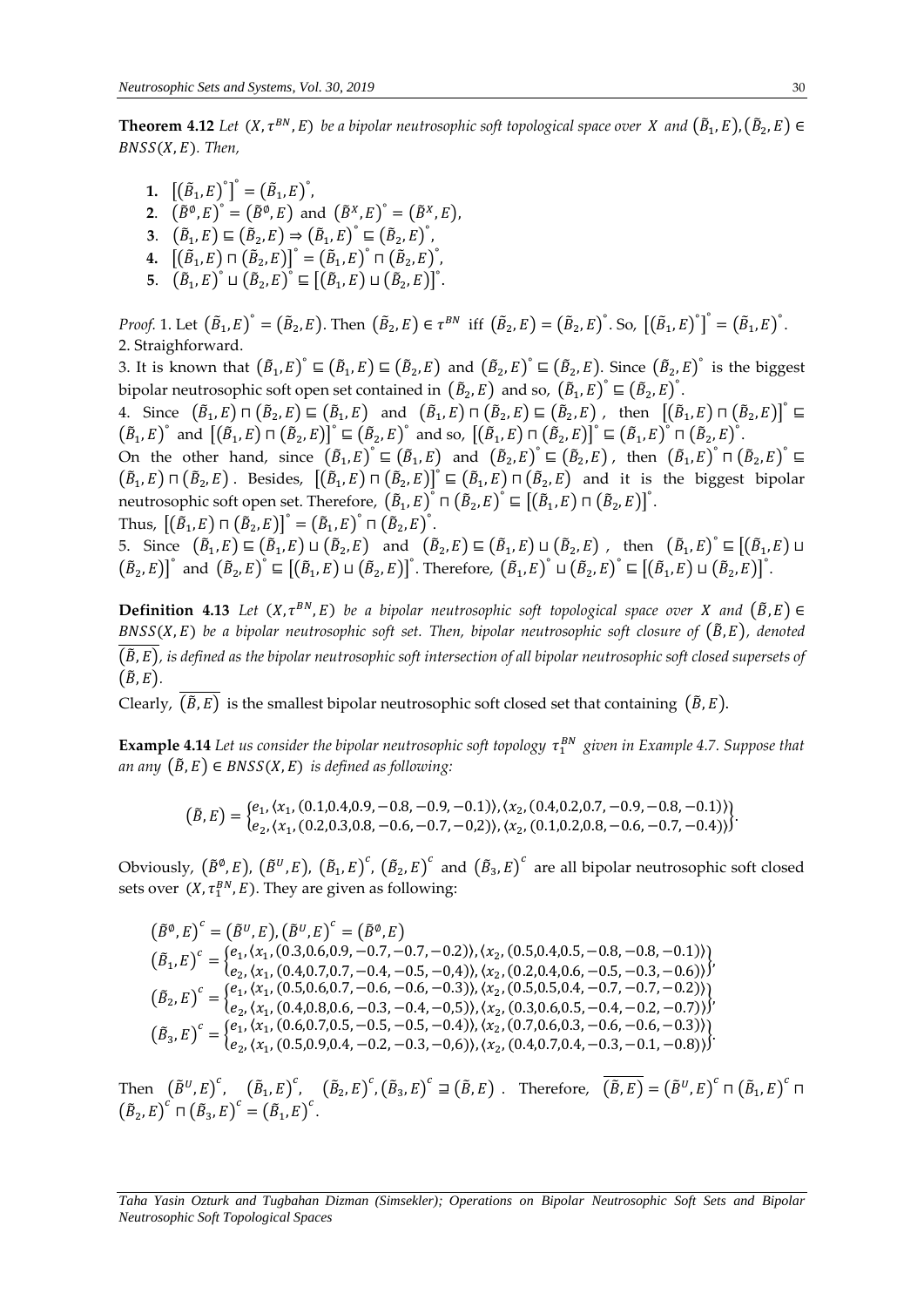**Theorem 4.15** Let  $(X, \tau^{BN}, E)$  be a bipolar neutrosophic soft topological space over X and  $(\tilde{B}, E) \in$  $BNSS(X, E)$ .  $(\tilde{B}, E)$  is bipolar neutrosophic soft closed set iff  $(\tilde{B}, E) = (\tilde{B}, E)$ .

#### *Proof.* Straightforward.

**Theorem 4.16** Let  $(X, \tau^{BN}, E)$  be a bipolar neutrosophic soft topological space over  $X$  and  $(\tilde{B}_1, E), (\tilde{B}_2, E) \in$ (, )*. Then,*

- **1**.  $|(\tilde{B}_1, E)| = (\tilde{B}_1, E)$ ,
- **2.**  $(\tilde{B}^{\emptyset}, E) = (\tilde{B}^{\emptyset}, E)$  and  $(\tilde{B}^X, E) = (\tilde{B}^X, E)$
- 3.  $(\tilde{B}_1, E) \sqsubseteq (\tilde{B}_2, E) \Rightarrow (\tilde{B}_1, E) \sqsubseteq (\tilde{B}_2, E)$
- $\mathbf{4.}~~\left[\left(\tilde{B}_{1},E\right)\sqcup\left(\tilde{B}_{2},E\right)\right]=\left(\tilde{B}_{1},E\right)\sqcup\left(\tilde{B}_{2},E\right)$
- **5.**  $[(\tilde{B}_1, E) \sqcap (\tilde{B}_2, E)] \sqsubseteq (\tilde{B}_1, E) \sqcap (\tilde{B}_2, E).$

*Proof.* 1. Let  $(\tilde{B}_1, E) = (\tilde{B}_2, E)$ . Then,  $(\tilde{B}_2, E)$  is a bipolar neutrosophic soft closed set. Hence,  $(\tilde{B}_2, E)$ and  $\left(\tilde{B}_2, E\right)$  are equal. Therefore,  $\left|\left(\tilde{B}_1, E\right)\right| = \left(\tilde{B}_1, E\right)$ . 2. Straightforward.

3. It is known that  $(\tilde{B}_1, E) \sqsubseteq (\tilde{B}_1, E)$  and  $(\tilde{B}_2, E) \sqsubseteq (\tilde{B}_2, E)$  and so,  $(\tilde{B}_1, E) \sqsubseteq (\tilde{B}_2, E) \sqsubseteq (\tilde{B}_2, E)$ . Since  $(\tilde{B}_1,E)$  is the smallest bipolar neutrosophic soft closed set containing  $(\tilde{B}_1,E)$ , then  $(\tilde{B}_1,E)$  $(\tilde{B}_2, E)$ .

4. Since  $(\tilde{B}_1,E)\sqsubseteq(\tilde{B}_1,E)\sqcup(\tilde{B}_2,E)$  and  $(\tilde{B}_2,E)\sqsubseteq(\tilde{B}_1,E)\sqcup(\tilde{B}_2,E)$ , then  $(\tilde{B}_1,E)\sqsubseteq[(\tilde{B}_1,E)\sqcup(\tilde{B}_2,E)]$ and  $(\tilde{B}_2, E) \sqsubseteq [(\tilde{B}_1, E) \sqcup (\tilde{B}_2, E)]$  and so,  $(\tilde{B}_1, E) \sqcup (\tilde{B}_2, E) \sqsubseteq [(\tilde{B}_1, E) \sqcup (\tilde{B}_2, E)].$ Conversely, since  $(\tilde{B}_1, E) \sqsubseteq (\tilde{B}_1, E)$  and  $(\tilde{B}_2, E) \sqsubseteq (\tilde{B}_2, E)$ , then  $(\tilde{B}_1, E) \sqcup (\tilde{B}_2, E) \sqsubseteq (\tilde{B}_1, E) \sqcup (\tilde{B}_2, E)$ . Besides,  $[(\tilde{B}_1, E) \sqcup (\tilde{B}_2, E)]$  is the smallest bipolar neutrosophic soft closed set that containing  $(\tilde{B}_1,E)\sqcup(\tilde{B}_2,E)$  . Therefore,  $[(\tilde{B}_1,E)\sqcup(\tilde{B}_2,E)]\sqsubseteq(\tilde{B}_1,E)\sqcup(\tilde{B}_2,E)$  . Thus,  $[(\tilde{B}_1,E)\sqcup(\tilde{B}_2,E)]=$  $(\tilde{B}_1, E) \sqcup (\tilde{B}_2, E).$ 5. Since  $(\tilde{B}_1, E) \sqcap (\tilde{B}_2, E) \sqsubseteq (\tilde{B}_1, E) \sqcap (\tilde{B}_2, E)$  and  $[(\tilde{B}_1, E) \sqcap (\tilde{B}_2, E)]$  is the smallest bipolar neutrosophic soft closed set that containing  $(\tilde B_1,E)\sqcap (\tilde B_2,E)$ , then  $\bigl[[\tilde B_1,E)\sqcap (\tilde B_2,E)\bigr]\sqsubseteq (\tilde B_1,E)\sqcap$ 

**Theorem 4.17** Let  $(X, \tau^{BN}, E)$  be a bipolar neutrosophic soft topological space over X and  $(\tilde{B}, E) \in$  $BNSS(X, E)$ . Then,

**1.**  $\left[\overline{(\tilde{B},E)}\right]^c = \left[\left(\tilde{B},E\right)^c\right]^c$ **2.**  $[(\tilde{B}, E)^{\circ}]^{c} = \overline{[(\tilde{B}, E)^{c}]}$ .

 $(\tilde{B}_2, E)$ .

Proof. 1. 
$$
\overline{(\tilde{B}, E)} = \prod_{i \in I} \{(\tilde{B}_i, E) \in (\tau^{BN})^c : (\tilde{B}_i, E) \supseteq (\tilde{B}, E)\}
$$
  
\n
$$
\Rightarrow \left[\overline{(\tilde{B}, E)}\right]^c = \prod_{i \in I} \{(\tilde{B}_i, E) \in (\tau^{BN})^c : (\tilde{B}_i, E) \supseteq (\tilde{B}, E), \forall i \in I\}^c
$$
  
\n
$$
= \prod_{i \in I} \{(\tilde{B}_i, E)^c \in \overline{\tau}^{\text{NSS}} : (\tilde{B}_i, E)^c \subseteq (\tilde{B}, E)^c\} = \left[(\tilde{B}, E)^c\right]^c.
$$
  
\n2. 
$$
(\tilde{B}, E)^{\circ} = \prod_{i \in I} \{(\tilde{B}_i, E) \in \tau^{BN} : (\tilde{B}_i, E) \subseteq (\tilde{B}, E)\}
$$
  
\n
$$
\Rightarrow \left[(\tilde{B}, E)^{\circ}\right]^c = \left[\prod_{i \in I} \{(\tilde{B}_i, E) \in \overline{\tau}^{\text{NSS}} : (\tilde{B}_i, E) \subseteq (\tilde{F}, E)\}\right]^c
$$
  
\n
$$
= \prod_{i \in I} \{(\tilde{B}_i, E)^c \in (\tau^{BN})^c : (\tilde{B}_i, E)^c \supseteq (\tilde{B}, E)^c\} = \overline{[(\tilde{B}, E)^c]}
$$
.

*Taha Yasin Ozturk and Tugbahan Dizman (Simsekler); Operations on Bipolar Neutrosophic Soft Sets and Bipolar Neutrosophic Soft Topological Spaces*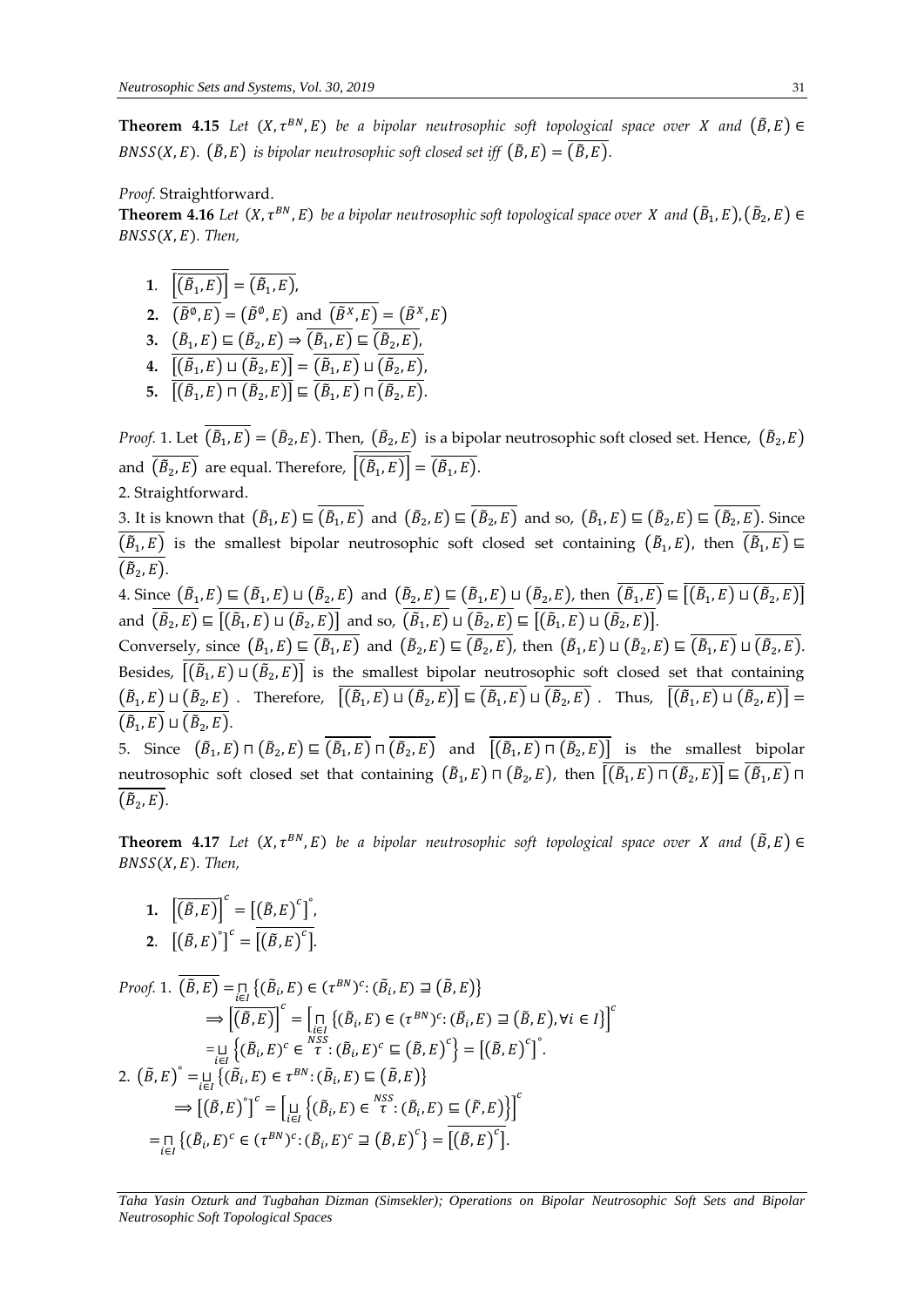## **5. Conclusions**

Re-defined operations in this study are placed on a suitable system to present topological structure on bipolar neutrosophic soft sets. Later, bipolar neutrosophic soft topological spaces are defined and their structural properties are presented. Since this study is the basic characteristic of bipolar neutrosophic soft set theory, it will be able to lead the study of bipolar neutrosophic soft set structure in all sub-branches of mathematics. It can be also considered as a preliminary study of the theory mentioned in topology.

# **Acknowledgements**

The authors are highly grateful to the Referees for their constructive suggestions.

# **Conflicts of Interest**

The authors declare no conflict of interest.

# **References**

- 1. Akram M., Ishfaq N., Smarandache F., Broumi S. (2019). [Application of Bipolar Neutrosophic sets to](http://fs.unm.edu/NSS/ApplicationofBipolarNeutrosophicsetstoIncidence.pdf)  [Incidence Graphs,](http://fs.unm.edu/NSS/ApplicationofBipolarNeutrosophicsetstoIncidence.pdf) *Neutrosophic Sets and Systems*, vol. 27, 2019, pp. 180-200. DOI: [10.5281/zenodo.3275595](https://zenodo.org/record/3275595)
- 2. Ali M., Son L. H., Deli I., Tien N. D.,(2017). Bipolar neutrosophic soft sets and applications in decision making, *Journal of Intelligent & Fuzzy Systems*, 33, 4077-4087.
- 3. Arulpandy P., Trinita Pricilla M., (2019). [Some Similarity and Entropy Measurements of](http://fs.unm.edu/NSS/Somesimilarityandentropymeasurements.pdf)  Bipolar [Neutrosophic](http://fs.unm.edu/NSS/Somesimilarityandentropymeasurements.pdf) Soft Sets, *Neutrosophic Sets and Systems*, vol. 25, 2019, pp. 174-194. DOI: [10.5281/zenodo.2631523](https://zenodo.org/record/2631523#.XKks5KSxXIU)
- 4. Atanassov K., (1986). Intuitionistic fuzzy sets, *Fuzzy Sets and Systems*, 20, 87-96.
- 5. Bayramov S., Gunduz C., (2014).On intuitionistic fuzzy soft topological spaces, *TWMS J. Pure Appl. Math*. 5(1), 66–79.
- 6. Cağman N., Karataş S., Enginoğlu S., (2011). Soft topology, *Comput. Math. Appl*., 351-358.
- 7. Chang, C. L., (1968). Fuzzy topological spaces, *J. Math. Anal. Appl.* 24(1), 182–190.
- 8. Coker D., (1996). A note on intuitionistic sets and intuitionistic points, *Tr. J. of Mathematics*, 20, 343-351.
- 9. Deli I., Broumi S., (2015). Neutrosophic soft relations and some properties, *Ann. Fuzzy Math. Inform*., 9(1), 169–182.
- 10. Gunduz C. A., Ozturk T. Y., Bayramov S., (2019). Separation axioms on neutrosophic soft topological spaces, *Turk. J. Math*., 43, 498-510.
- 11. Karaaslan F. and Karatas S., (2015). A new approach to bipolar soft sets and its applications, *Discrete Math. Algorithm. Appl*., 07, 1550054.
- 12. Maji P. K., (2013). Neutrosophic soft set, *Ann. Fuzzy Math. Inform*. 5(1), 157–168.
- 13. Maji P. K., Biswas R., Roy A. R., (2001). Fuzzy soft sets, *J. Fuzzy Math*., 9(3), 589–602.
- 14. Mohana K, Princy R, F. Smarandache, (2019), [An Introduction to Neutrosophic Bipolar Vague Topological](http://fs.unm.edu/NSS/IntroductionToNeutrosophic2.pdf)  [Spaces,](http://fs.unm.edu/NSS/IntroductionToNeutrosophic2.pdf) *Neutrosophic Sets and Systems*, vol. 29, pp. 62-70, DOI: [10.5281/zenodo.3514401](https://zenodo.org/record/3514401#.XazUjugzbIU)
- 15. Molodtsov D., (1999). Soft Set Theory-First Results, *Comput. Math. Appl*., 37, 19-31
- 16. Ozturk, T., Gunduz Aras, C., & Bayramov, S. (2019). A New Approach to Operations on Neutrosophic Soft Sets and to Neutrosophic Soft Topological Spaces. *Communications In Mathematics And Applications, 10*(3), 481 - 493. doi:10.26713/cma.v10i3.1068
- 17. Ozturk, T. Y. (2018). On Bipolar Soft Topological Spaces. *Journal of New Theory*, (20), 64-75.